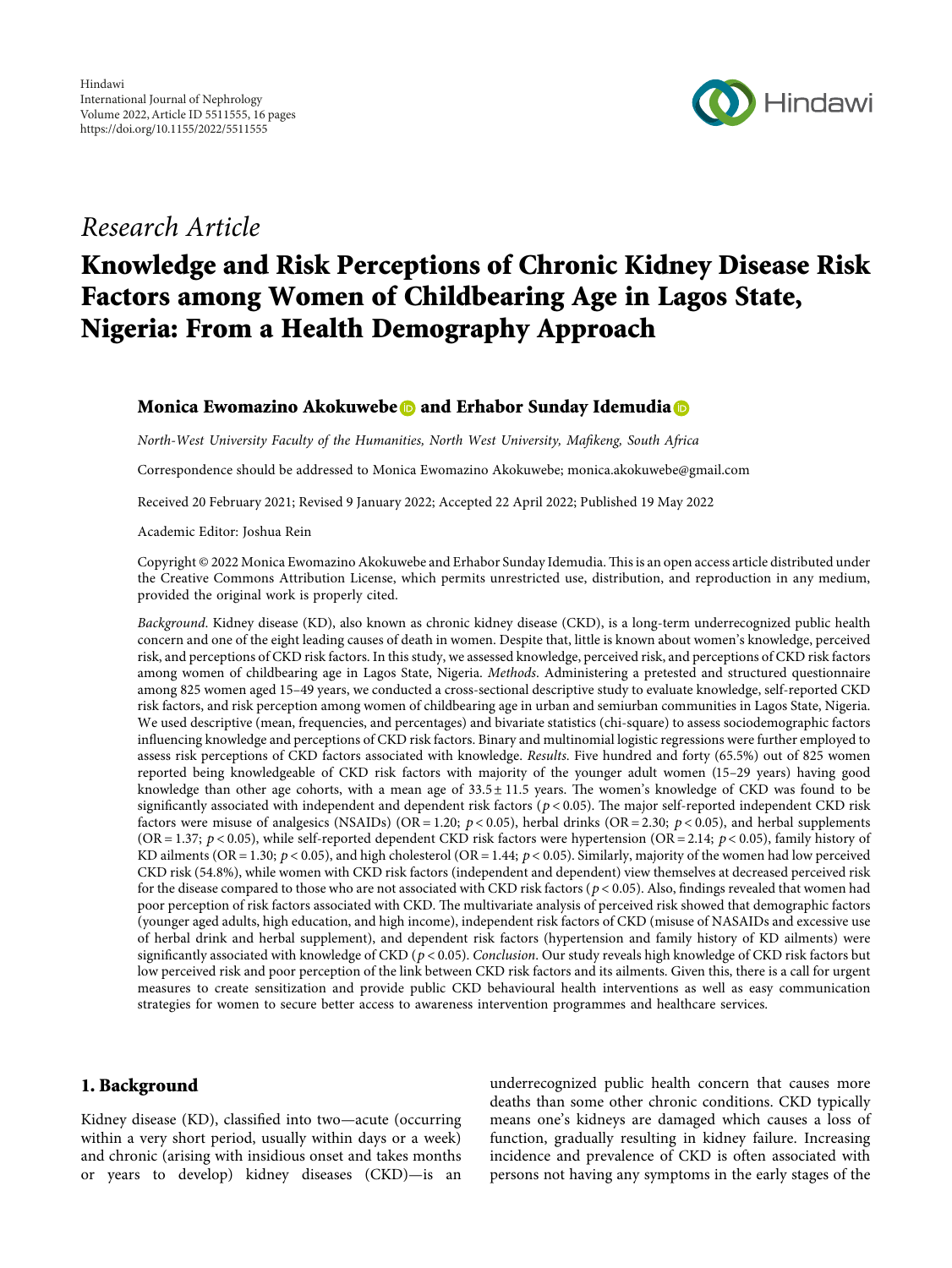disease. However, later signs/symptoms are often accompanied by late presentation and limited access to replacement therapy owing to its unaffordability by affected persons. Its burden appears to be more marked in sub-Saharan Africa [\[1\]](#page-13-0) and is a major cause of death in women worldwide, with estimated 600,000 deaths occurring each year  $[2-4]$  $[2-4]$  $[2-4]$  $[2-4]$  $[2-4]$ . Thus, CKD poses a high risk of morbidity and psychological distress to victims and their families as well as an enormous burden on health financing, especially among those without health insurance coverage [\[3](#page-13-0), [4](#page-13-0)]. Most importantly, kidney treatment such as dialysis and renal replacement therapy are not included in health insurance plans in some countries, especially in developing nations [\[4](#page-13-0), [5\]](#page-13-0).

Recent demographical studies on CKD have illustrated that gender plays a significant role in predicting the likelihood of reaching end-stage CKD (GFR<15 mL/min) [[4](#page-13-0)–[6](#page-13-0)]. Medical and public health specialists have documented that woman are more susceptible to CKD than men, although men have shown higher odds of chronic kidney failure (CKF) sooner than women [\[7](#page-13-0), [8](#page-13-0)]. Other nonmedical experts such as social scientists and health demographers have indicated "being male" as an important demographic variable used as a proxy for risk factor to arrive at end-stage CKD [\[9](#page-13-0), [10\]](#page-13-0). This is because the differences in hormone levels, such as greater testosterone levels in men, may cause loss of kidney function [\[11, 12\]](#page-14-0); then again, men's kidneys may perhaps are not being protected by the hormone estrogen, which is higher in women up to menopause [[11\]](#page-14-0). Generally, men have been considered to have more unhealthy lifestyles than women; and most especially, men undergo dialysis or kidney replacement at a younger age than women [\[2](#page-13-0), [3,](#page-13-0) [11](#page-14-0), [12](#page-14-0)]. Conversely, there is a dearth of feasibility studies that have indicated the possibility of females undergoing dialysis or kidney transplant at a younger age [\[11](#page-14-0)–[13](#page-14-0)].

Consequently, in Nigeria, medical professionals have raised concern over the rising number of cases of CKD and the disease burden among women of childbearing age [\[14](#page-14-0), [15](#page-14-0)]. Empirical studies have shown that 17,000 new cases of CKD are diagnosed annually. Besides, about thirty-eight million people suffer from various stages of the disease [\[14](#page-14-0)–[16\]](#page-14-0). Often, women exhibit CKD symptoms at an advanced stage, especially when confronted with pregnancyrelated complications such as preeclampsia and other maternal diseases; many of these women already have kidney damage  $[14–19]$  $[14–19]$ . This is a result of women not undergoing regular medical check-ups and with no health insurance cover, as most times, there are no prior signs/symptoms of the disease [\[3,](#page-13-0) [12](#page-14-0), [15\]](#page-14-0). The cost of CKD treatment and renal replacement therapy in Nigeria is also high; thus, many patients cannot afford them [[9](#page-13-0), [10,](#page-13-0) [20\]](#page-14-0). Unfortunately, the Nigerian government in the National Health Insurance Scheme (NHIS) does not prioritize treatment of CKD. Thus, adequate knowledge of CKD risk factors will increase risk perception and readiness for lifestyle modifications as well as medical screening for early diagnosis. This would prompt early treatment and reduce deaths and high healthcare expenses [\[14](#page-14-0), [15](#page-14-0)].

In Nigeria, community-based studies on knowledge and risk perceptions of CKD among women of childbearing age are few. Largely, previous studies focused on clinical symptoms of CKD among women [[3](#page-13-0), [15\]](#page-14-0), neglecting their prior knowledge and risk perceptions of CKD as important factors in early diagnosis and treatments. Consequently, this study focuses on this strategy and promotes CKD awareness design, prevention, and screening services by targeting women of childbearing age using multiple media facilities. Based on this background, this community-based crosssectional survey fills an important knowledge gap in the literature by examining knowledge and risk perceptions of KD development among women of childbearing age. In the year 2018, Lagos State resident nephrologists raised apprehension about the increasing number of cases of KD among women during the prenatal period [[15\]](#page-14-0); thus, Lagos State was selected for this study.

#### **2. Methods**

*2.1. Study Setting.* For our study, data were collected from three senatorial districts in Lagos State, located in the southwestern region of Nigeria. Lagos State comprises twenty Local Government Areas (LGAs), grouped into three zones known as senatorial districts: Lagos Central, Lagos West, and Lagos East [[21\]](#page-14-0). The Lagos Central senatorial district has five urban LGAs (Lagos Island, Lagos Mainland, Surulere, Apapa, and Eti-Osa). Lagos West senatorial district has ten urban LGAs (Agege, Ifako-Ijaiye, Alimosho, Badagry, Ojo, Ajeromi-Ifelodun, Amuwo-Odofin, Oshodi/Isolo, Ikeja, and Mush-in). Then, the Lagos East senatorial district consists of five semiurban LGAs (Shomolu, Kosofe, Epe, Ibeju-Lekki, and Ikorodu) [[21\]](#page-14-0). Urban communities are centered in Lagos Central and Lagos West, while semiurban communities are found within the Lagos East senatorial district. Lagos State is also called the world's next "megacity" due to its increasing urban population and economic development. It has an estimated population of 25 million with an increasing poverty rate.

In 2019, the Oxford Poverty and Human Development Initiative (OPHI) reported that 20% of the Lagos population is vulnerable to poverty. In addition, the intensity of economic deprivation in Lagos State stands at 41.1%, and several Nigeria citizens are living below the national poverty line of 69% [[22](#page-14-0)]. The Lagos State health system exhibits medical diversity in Nigeria, which harmonizes public, private, and traditional medicine facilities [[23\]](#page-14-0). However, Lagos State Monitoring and Accreditation Agency for healthcare facilities reported that the state government is putting in place policies that will bring quality healthcare to all residents of Lagos State. Still, the public healthcare facilities are not well stocked, not well managed, and have staff shortages. Equally, many of the facilities are run down [[23](#page-14-0)]. Women do not have access to adequate healthcare, as many public hospitals are substandard and private hospitals are unaffordable [\[23\]](#page-14-0). Public healthcare provides services at the primary, secondary, and tertiary levels, and women receive antenatal and postnatal care from both primary and secondary healthcare.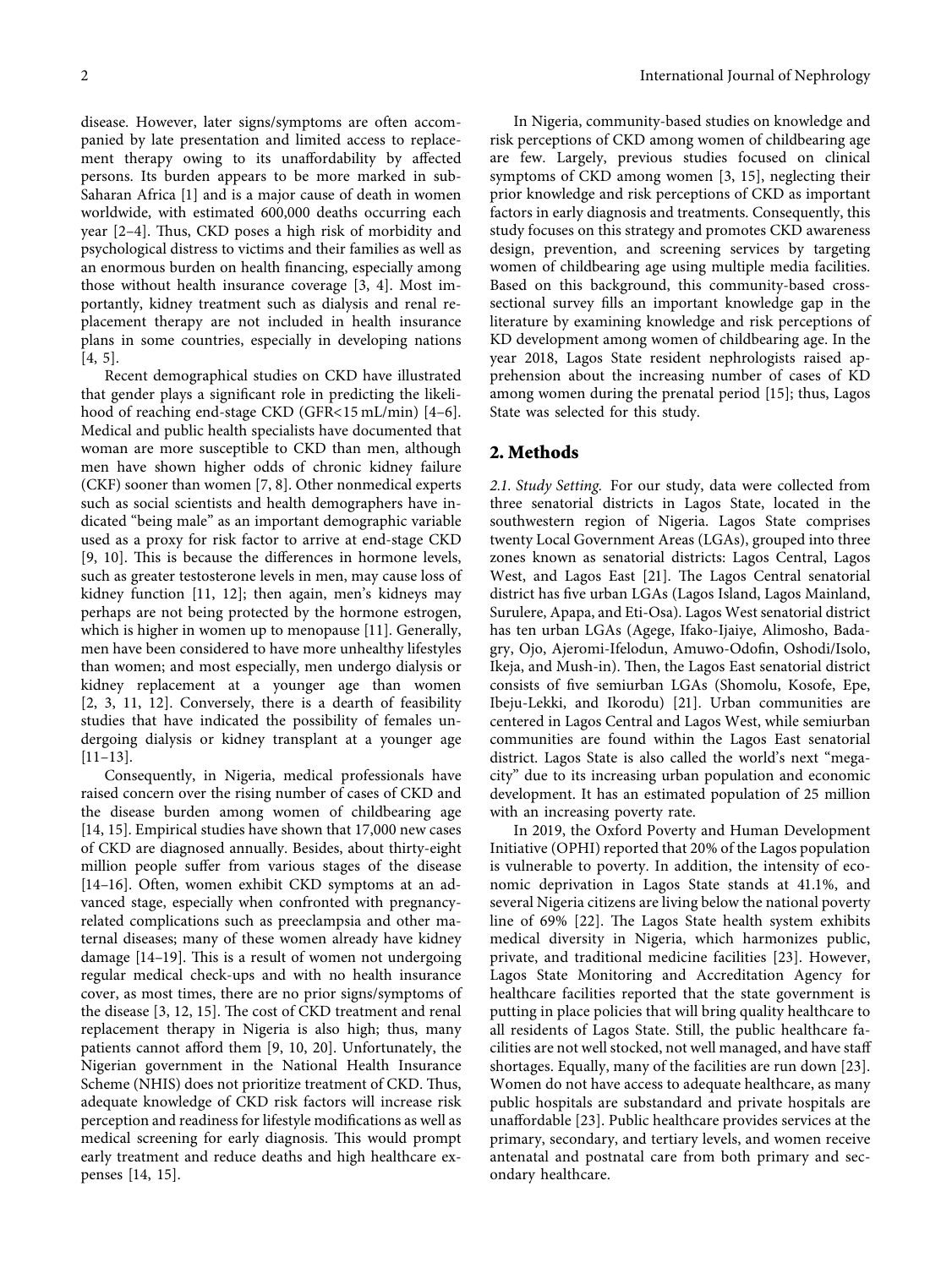*2.2. Sampling.* Data were collected from a household survey of 1,850 households conducted in September 2018–January 2019. It was a baseline survey for upcoming kidney health interventions. The purpose of the survey was to sensitize women within the communities in the senatorial districts where the interventions and health facilities were presumed to be initiated, about kidney risk factors and their ailments as well as referring persons with kidney disease symptoms. The justification for purposive sampling was determined by the urgent needs of the upcoming health intervention and sensitization programmes for women of childbearing age, especially those with high-risk factors.

Multistage, stratified, and equal sampling techniques were applied to identify the households to be included in the survey. A mixture of random and purposive selection techniques were applied at each stage of sampling (Figure [1](#page-3-0)). First, three senatorial districts by urban and semiurban stratification were purposively selected in the survey: Lagos West and Lagos Central (urban) as well as Lagos East (semiurban). These three senatorial districts were selected because the Lagos State Ministry of Health has proposed a health intervention coverage scheme within the communities in these senatorial districts for easier dissemination of health information on kidney disease and its risk factors among the female population.

The three senatorial districts have twenty local government areas (LGAs): Agege, Ajeromi-Ifelodun, Alimosho, Amuwo-Odofin, Apapa, Badagry, Kosofe, Mushin, Oshodi Isolo, Ojo, Ikorodu, Surulere, Ifako-Ijaiye, Shomolu, Lagos Mainland, Ikeja, Eti-Osa, Lagos Island, Epe, and Ibeju Lekki. The 2006 National Population Census figures did not include wards in LGAs. However, the 1991 National Population Census contained the number of wards (246) in 20 LGAs. Within the 20 LGAs in the 3 senatorial districts, 113 wards/ constituencies were randomly selected from 246 wards, according to urban and semiurban stratification. Then, in each ward, we randomly selected 24 wards out of 113 wards at 40% by proportional allocation techniques (24), as Lagos State Ministry of Health positions health community workers in those selected wards for health intervention projects.

Fourteen communities were randomly selected from the 24 wards as they fit the criteria of being urban or semiurban. Ten urban communities were randomly selected from Lagos West and Lagos Central senatorial districts (Okekoto, Keke, Alapere, Awodi-Ora, Oko-Oba, Agbarawu-Obadina, Oju-Oto, Epetedo, Iwaya, and Igbobi), while four semiurban communities were randomly selected from Lagos East senatorial district (Etita, Erodo, Ilara, and Ijede) [\[24\]](#page-14-0).

The estimated number of households in the selected 10 urban and 4 semiurban communities in Lagos State population census figures was 119,452 using the projection formula [[25](#page-14-0)].

$$
\left(P_n = E(1) + \frac{(GR)^n}{100}\right),\tag{1}
$$

where  $E = 2006$  population, GR represents the growth rate of 3.2%, and *n* represents the number of years (1991–2018).

While the sampling frame for this study was obtained by factoring in the 2016 projected population of the selected communities by the average household size of 6.5 [\[24\]](#page-14-0), this gave a total of 18, 377 including both male and female population. The precensus list was used to determine 1,850 households containing women of childbearing age in the selected urban and semiurban areas to avoid bias as well as to ensure an equal chance of selection. A maximum of two respondents was recruited from each household, obtained from a complete list of the 2006 enumeration areas (EAs) of the selected communities. Finally, a total of 850 women of childbearing age, resident in Lagos State for at least 5 years, and aged between 15 and 49 years were purposively and equally selected from the sampled households. Besides, the purposive sampling technique was adopted from studies that have used the technique in the selection of respondents and kidney diseases [[26](#page-14-0)–[28](#page-14-0)].

*2.3. Data Collection.* A pretest structured questionnaire was used to collect information on sociodemographic factors, knowledge of KD and CKD risk factors (independent and dependent), perceived risk of self-reported CKD risk factors, and perception of CKD risk factors. The initial draft of the questionnaire on sociodemographics, knowledge, perceived risk, and perception of CKD risk factors was generated through a literature review of existing public [[29–33\]](#page-14-0) and related modified versions of questionnaires [\[34–](#page-14-0)[40](#page-15-0)], following discussion with nephrology and social science research experts. The questionnaire was reviewed for content and face validity by medical sociologists  $(n = 2)$ , health demographers  $(n=3)$ , nephrologists  $(n=3)$ , and public health practitioners  $(n = 2)$ . Internal consistency of the instrument was verified by the use of Cronbach's alpha (*α*) and was evaluated only between the perceived risk and perception questions, which had a uniform pattern of responses based on the Likert scale as well as the instrument's het-erogeneity of responses [[41, 42\]](#page-15-0). The higher the  $\alpha$  coefficient, the more consistent is the questionnaire in measuring the variable under study [[43](#page-15-0), [44\]](#page-15-0). The Cronbach's *α* was set at 0.5 for this current study.

The questionnaire instrument comprises three sections. The first section includes the sociodemographic characteristics of the study respondents. The second section consists of independent risk factors (such as misuse of analgesics (NSAIDs), herbal drinks, and herbal supplements) and dependent risk factors (such as diabetes, hypertension, family history of KD ailments, high cholesterol, and cigarettes smoking). The third section involves the signs and symptoms of CKD ailments. Thus, the independent and dependent risk factors were assessed through self-reporting with clinical proof by the study respondents.

Research assistants were trained for data collection in August 2019. Data were collected in the randomly selected ten urban and four semiurban communities across the three senatorial districts of Lagos state. Copies of the questionnaire were administered both in English and the major local language in the selected study community (the Yoruba ethnic group). Permission to carry out the study in the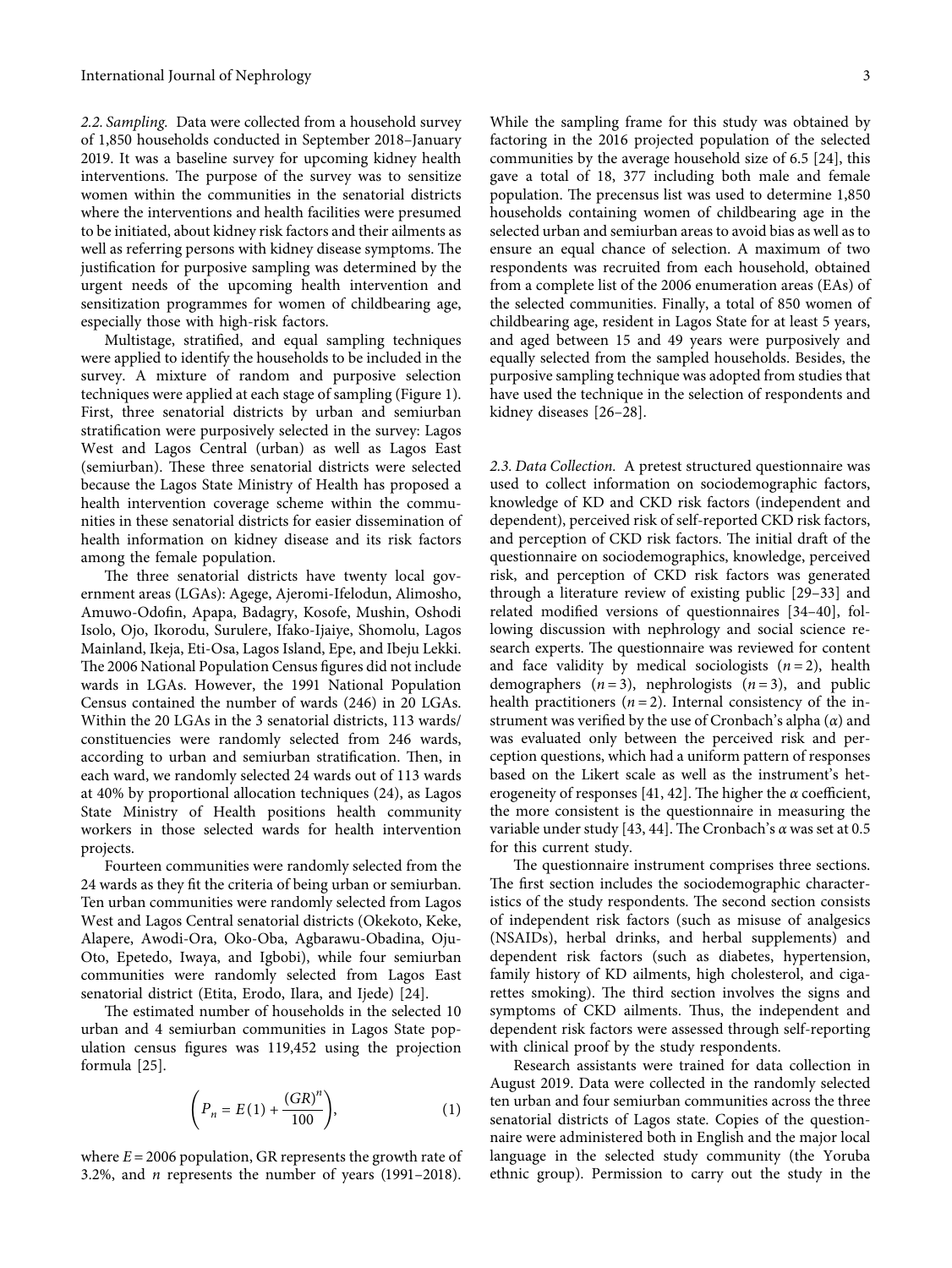<span id="page-3-0"></span>

Figure 1: Flowchart showing sampling techniques used to select survey households and the selection of the household heads that participated in the study.

selected communities was received from opinion and community (Baale) leaders. Data were collected on-site during house-to-house visits that were conducted between 7 am and 12 pm or at the nearest community public ground when respondents did not live far away from this facility, as agreed upon by the study respondents. Data were collected from 850 respondents, and 825 questionnaires were included in the final sample as they had adequate data for analysis. The University of Ibadan Social Sciences and Humanities Research Ethics Committee (SSHEC), Nigeria (UI/SSHEC/14/0003), approved the study.

*2.4. Definition of Terms.* In this study, the definition of terms were mainly focused on the CKD risk factors used in this study and were categorized as independent and dependent risk factors, as adapted from previous studies [[9, 10,](#page-13-0) [45–51](#page-15-0)]. For instance, the self-reported history of long-term exposure and/or misuse of NSAIDs with clinical proof in the past three months before the study was obtained [[9](#page-13-0), [10\]](#page-13-0). Herbal drink (herbal drinks mentioned by respondents were "Alomo" (for libidinal efficacy), "Opa Eyin" (for waist pain), "Wiper Bitter" (for cleanser), and "Bulldozer" (for washing the stomach)) was self-reporting of frequent intake of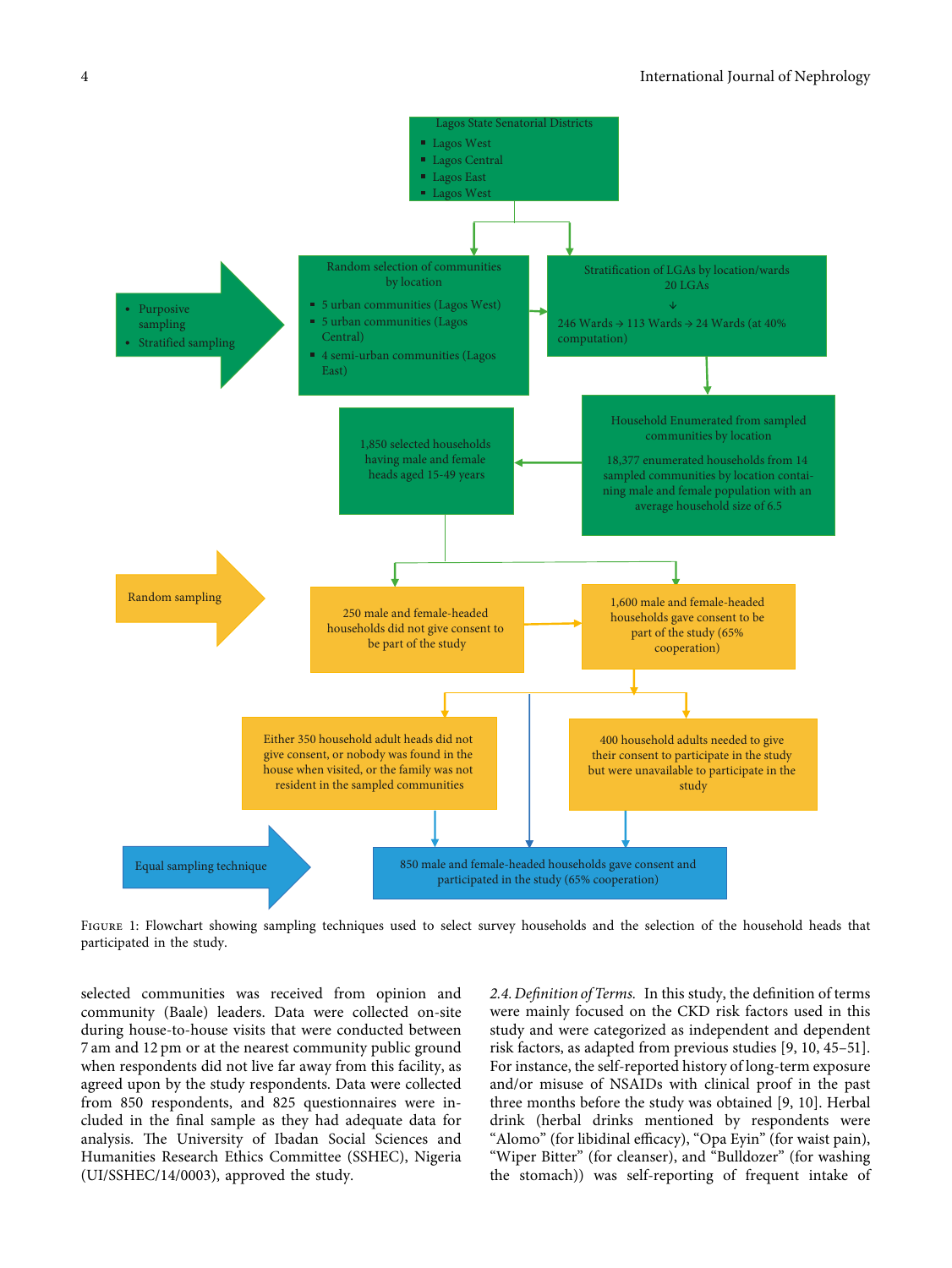combination of herbal concoction locally made called "agbo" [\[45\]](#page-15-0). Herbal supplements (herbal supplements mentioned by respondents were "Agbo Jedi-Jedi" (for pile), "Ogun Iba" (for malaria), "Ogun Eje" (for blood), and "Dogonyaro"(for antibacterial)) are self-reporting of frequent ingestion of herbal medication as extracts, teas, powders or tablets, or capsules made from plants, fungi, or algae [\[46\]](#page-15-0). Diabetes was obtained from the self-reported history, with clinical proof of use of insulin or an oral hypoglycemic agent [\[47\]](#page-15-0). The selfreported history of hypertension with clinical proof was defined as the medical history of hypertension and/or the use of antihypertensive medication in the past three months before the study [\[48\]](#page-15-0). The family history of kidney disease was self-reporting of an inherited form of the disease running in the families or being passed down through one or more families' generations [\[49\]](#page-15-0). The self-reported history of high cholesterol with clinical proof was defined as abnormal raised levels of cholesterol that trigger the inflammation of the kidney organ [\[50\]](#page-15-0). Self-reporting of excessive smoking of cigarettes/tobacco was defined as smoking more than one cigar pack per day [\[51](#page-15-0)].

2.5. Measures. The outcome and independent variables were obtained from the responses of the respondents. The outcome of interest in this study was self-reported perceived risk/perception and categorized for appropriate interpretation as follows: perceived risk was categorized into low and high and perception was categorized into poor and good. Also, KD knowledge was derived from the following question: "Have you heard about kidney disease?" and respondents' responses was dichotomized into "Yes" or "No." Responses from kidney disease types were derived from the following questions: "What are the types of kidney disease?" (acute KD only, chronic KD only, and both acute and chronic KD). We grouped the first two categories in poor knowledge of KD and the last one in good knowledge of KD.

The perceived risk was categorized low and high, while perception was dichotomized into poor and good values by series of 40 multiple-choice questions, which were generated from the independent and dependent CKD risk factors. The independent risk factors of CKD are free from external control of other diseases to cause CKD. In this study, the independent risk factors of CKD include misuse of analgesics (NSAIDs), herbal drinks, and herbal supplements. Also, the dependent risk factors of CKD are contingent on other ailments to cause CKD. In this study, the dependent risk factors of CKD include diabetes, hypertension, family history of KD ailments, high cholesterol, and cigarettes smoking. These risk factors were dichotomized as "present" (yes) and "absent" (no), and this was done using the CKD risk prediction model with some modifications [\[44\]](#page-15-0).

Similarly, the perceived risk and perception of CKD risk factors was categorized as low  $(<20)$  and high  $(\geq 20)$ . Respondents with high perceived risk or perception were coded "1" and those with low perceived risk or perception were coded "0." As the main predictor variable, CKD knowledge generated a positive response to a series of knowledge questions generated from previous CKD knowledge surveys

and its CKD risk factors [\[28–39\]](#page-14-0). CKD's knowledge and beliefs were assessed by asking about the types of KD (acute and chronic KD), how people get kidney problems, knowledge of CKD risk factors, and CKD's signs/symptoms. Knowledge of respondents was scored as poor or good based on the proportion of the total score [28-30]. The total score was 40, and <20 was poor, while  $\geq$ 20 was good knowledge.

Equally, in this study, the independent variable include age, education, marital status, religion, income, other sources of income, and ethnic group. Thus, age cohorts were recoded as younger adults [\[15–29\]](#page-14-0), young adults [\[30–39](#page-14-0)], and middle-aged adults [\[40–49, 52\]](#page-15-0). Education was recoded as no education, low education (primary and secondary), and high education (tertiary). The variable marital status was coded as single, married, and previously married. The variable religion was coded as Christianity, Islam, and Traditional. The income variable was coded as low and high, and in this study, a low-income variable was indicated by gross household income less than the minimum wage of 30,000 naira (75 United States Dollars) and high income was indicated by gross household income higher than the minimum wage of 30,000 naira (75 United States Dollars), respectively [\[53\]](#page-15-0). Equally, other sources of income were coded as yes and no while the ethnic group was recoded as Yoruba and non-Yoruba.

*2.6. Data Analysis.* Statistical analyses were performed with the Statistical Package for Social Sciences (SPSS) version 25. Data were presented as mean ± standard deviation. Categorical variables were computed using frequencies, and percentages and graphs were used to determine knowledge of CKD risk factors, perceived risk, and perception of CKD risk factors. On the other hand, the bivariate analysis was employed to show the comparisons of proportions of respondents to determine respondents' knowledge of CKD risk factors by rural and urban areas using Pearson's chisquare test. Regarding the multivariate analysis, binary and multinomial logistic regressions were employed to estimate the behavioural, demographic factors, and independent and dependent risk factors of CKD. The binary logistic regression analysis was carried out to estimate the behavioural and demographic factors associated with respondents' increased knowledge of CKD risk factors. Similarly, multinomial logistic regression was employed to estimate the perception and perceived risk associated with knowledge of CKD risk factors (independent and dependent). Other variables such as age cohorts, education, and income (demographic factors) were also included in the multivariate analysis. The level of significance was set at  $p \le 0.05$ .

#### **3. Results**

*3.1. Demographics.* A total of 850 respondents participated in the study, but 25 were not eligible for analysis due to incomplete data. The data of 825 women aged 15-49 years with mean age of  $33.5 \pm 11.5$  years (urban mean age:  $30.2 \pm 10.9$  years; semiurban mean age:  $43.7 \pm 6.3$  years) with a range of 15–49 years were analysed. Table [1](#page-5-0) provides the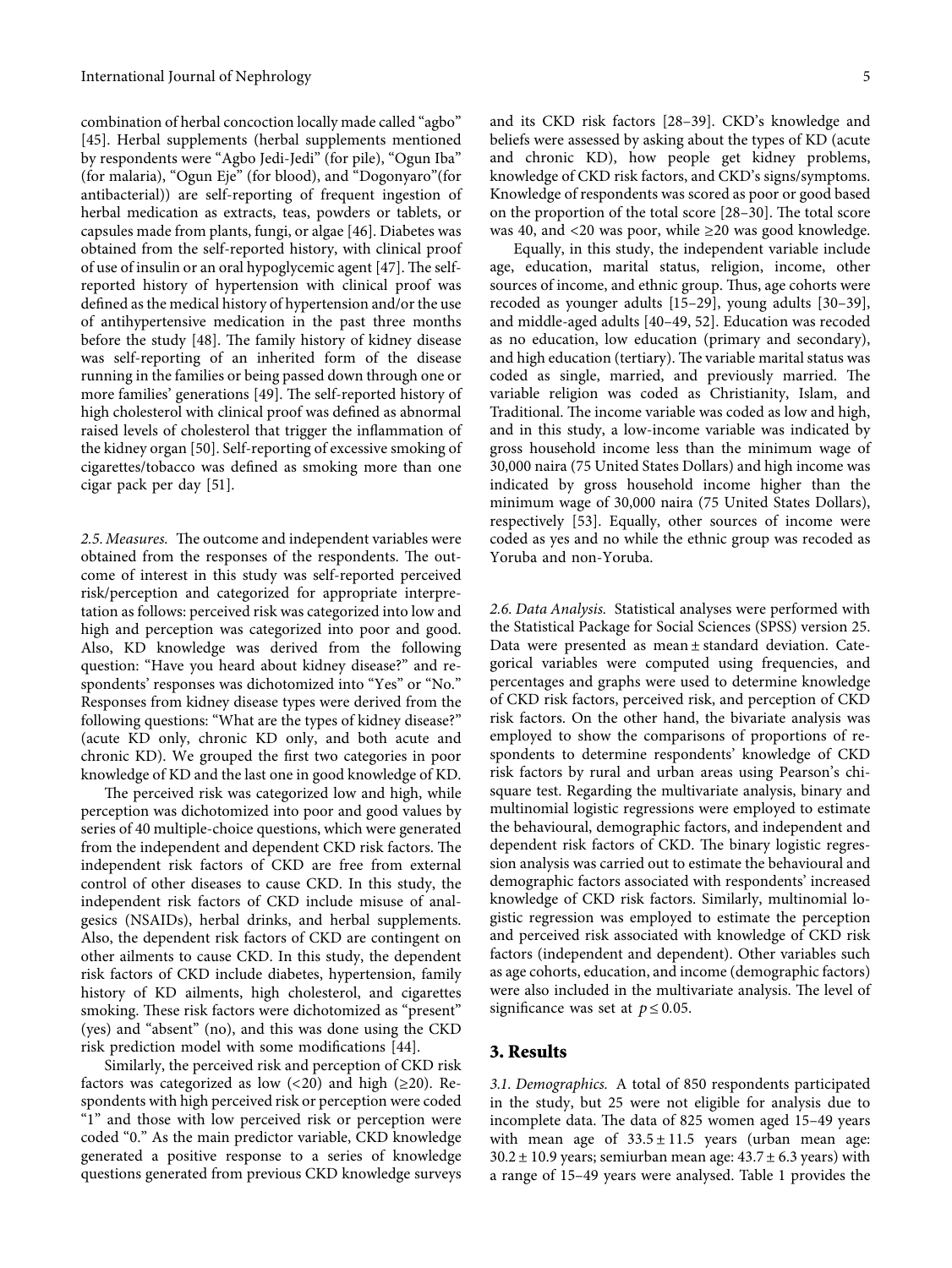<span id="page-5-0"></span>

| Characteristics                  | Urban, <i>n</i> (%), $n = 624$ | Semiurban, $n$ (%), $n = 201$ | Total, $n$ (%), $N = 825$ |
|----------------------------------|--------------------------------|-------------------------------|---------------------------|
| Total mean age                   | $30.2 \pm 10.9$                | $43.7 \pm 6.3$                | $33.5 \pm 11.5$           |
| Age                              |                                |                               |                           |
| Younger adults (15–29 years)     | 280 (44.9)                     | 74 (36.8)                     | 354 (42.9)                |
| Young adults (30-39 years)       | 195(31.3)                      | 73(36.3)                      | 268 (32.5)                |
| Middle-aged adults (40-49 years) | 149 (23.9)                     | 54 (26.9)                     | 203 (24.6)                |
| Education                        |                                |                               |                           |
| No education                     | 18(2.9)                        | 190 (94.5)                    | 208(25.2)                 |
| Low                              | 44(7.1)                        | 9(4.5)                        | 53 $(6.4)$                |
| High education                   | 562 (90.1)                     | 2(0.1)                        | 564 (68.4)                |
| Marital status                   |                                |                               |                           |
| Single                           | 352 (56.4)                     | 89 (44.2)                     | 441 (53.5)                |
| Married                          | 230 (36.9)                     | 96 (47.8)                     | 326 (39.5)                |
| Previously married               | 42(6.7)                        | 16(8.0)                       | 58 (7.0)                  |
| Religion                         |                                |                               |                           |
| Christianity                     | 469 (75.2)                     | 134 (66.7)                    | 603(73.1)                 |
| Islam                            | 143 (22.9)                     | 50(24.9)                      | 193 (23.4)                |
| Traditional                      | 12(1.9)                        | 17(8.4)                       | 29(3.5)                   |
| Income                           |                                |                               |                           |
| Low                              | 381 (61.1)                     | 141(70.1)                     | 522 (63.3)                |
| High                             | 243 (38.9)                     | 60(29.9)                      | 303 (36.7)                |
| Other sources of income          |                                |                               |                           |
| Yes                              | 188 (30.1)                     | 87 (43.3)                     | 275 (33.3)                |
| N <sub>o</sub>                   | 436 (69.9)                     | 114 (56.7)                    | 550 (66.67)               |
| Ethnic group                     |                                |                               |                           |
| Yoruba                           | 323 (51.8)                     | 109(54.2)                     | 432 (52.4)                |
| Non-Yoruba                       | 301 (48.2)                     | 92 (45.8)                     | 393 (47.6)                |

Source: fieldwork, 2019; <sup>∗</sup> *p* < 0*.*05, significant. Data are expressed as mean ± standard deviation, number, percentage, and chi-square.

sociodemographic characteristics of the respondents. Compared to the semiurban communities, more respondents were younger (less than 30 years old), more educated, low income, and more of Christianity were found in the urban areas, as given in Table 1.

*3.2. Distribution of Respondents' Level of Knowledge of CKD Risk Factors.* In this section, the level of knowledge of CKD risk factors among the respondents were determined and CKD risk factors were categorized as independent and dependent. Thus, Figure 2 shows that  $540$  (65.5%) of the respondents had a good knowledge of CKD risk factors as against 285 (34.5%) of them with poor knowledge of CKD of risk factors (Figure 2).

*3.3. Distribution of Respondents' Level of Knowledge of CKD Risk Factors by Age.* Similarly, Figure [3](#page-6-0) shows that younger adult respondents (15–29 years) had better knowledge (22.4%) of CKD combined risk factors compared to young adults (30–39 years) and middle-aged adults (40–49 years), respectively (Figure [3\)](#page-6-0).

*3.4. Association between Respondents' Knowledge of Kidney* **Disease and CKD Risk Factors. This section deals with ex**planation of association of the general of knowledge of KD and CKD risk factors. The analysis was done by cross tabulating selected independent variables with the



Figure 2: Level of knowledge of kidney disease risk factors among respondents.

respondents' CKD risk factors (independent and dependent) by location (Table [2](#page-7-0)). The findings showed evidence of significant associations between knowledge of KD by urban/ semiurban residence. Knowledge of KD is a factor that showed a significant association with a place of residence  $(p < 0.05)$ . Surprisingly, higher proportion of respondents from urban (68.5%) and semiurban (63.7%) place of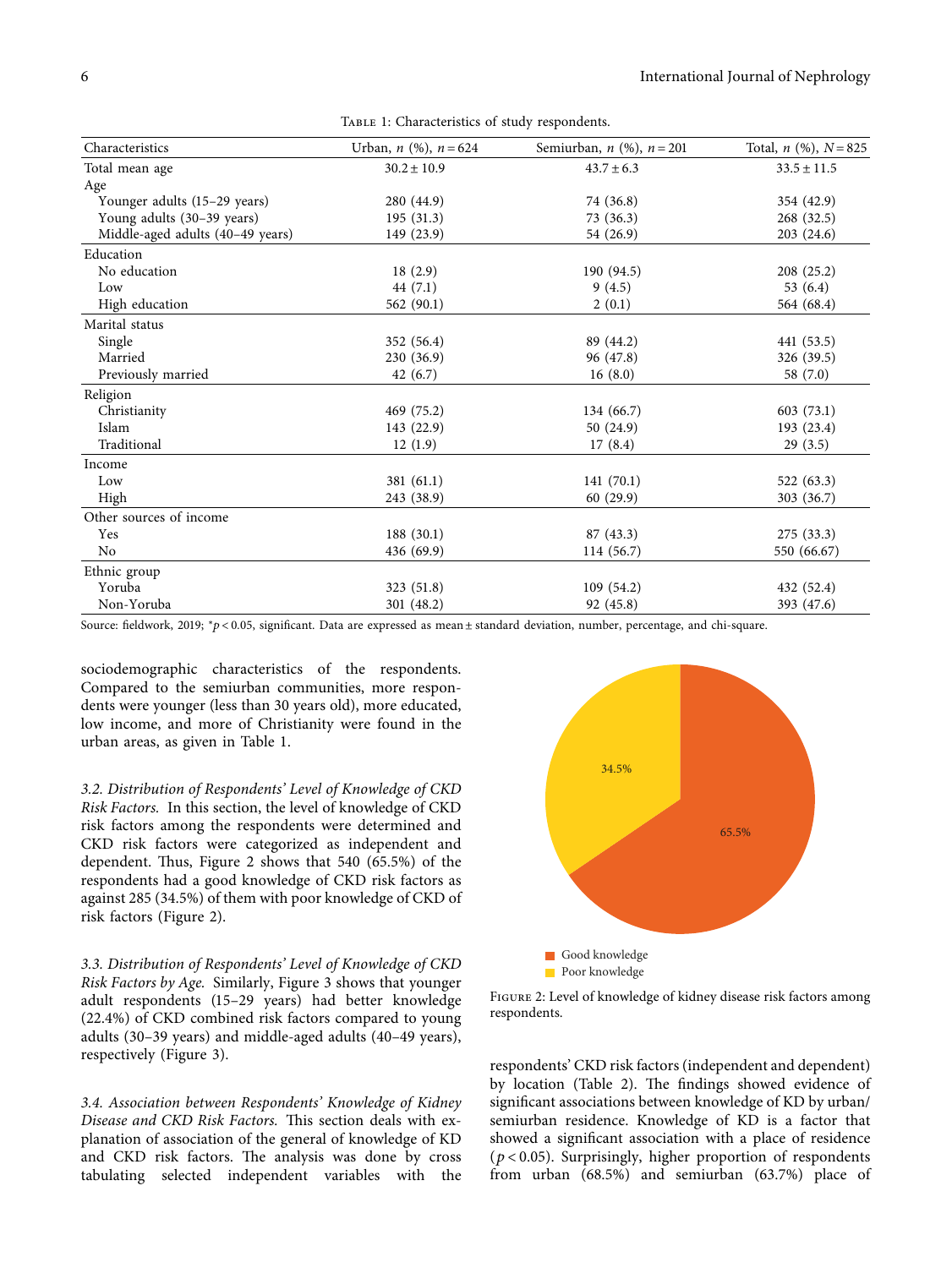<span id="page-6-0"></span>

Figure 3: Level of knowledge of CKD risk factors among participants by the age group.

residence reported both acute and chronic as type of KD (*p* < 0.05). Similarly, majority of the respondents reported that male gender is more susceptible to CKD (urban: 66.5%; semiurban: 54.8%) and showed a significant association with respondents' knowledge of CKD by place of residence  $(p < 0.05)$  (Table [2](#page-7-0)). However, the proportion of respondents who mentioned the misuse of analgesic (NSAIDs) is higher in the urban (22.5%) residence compared to those residents in the semiurban (11.9%) areas. Herbal drinks showed a significant association with respondents' knowledge of CKD risk factors ( $p = 0.05$ ). The use of herbal supplements is found to be higher among semiurban respondents (34.8%) compared to those residing in the urban (23.7%) areas  $(p < 0.05)$  (Table [2\)](#page-7-0). Equally, out of the five variables included in the analysis for dependent risk factors for CKD, only hypertension (urban: 9.0%; semiurban: 14.1%) and family history of CKD ailments (urban and semiurban: 8.1%) showed a significant association as a dependent risk factor for CKD that will influence respondents' knowledge of CKD (*p* < 0.05) (Table [2\)](#page-7-0).

*3.5. Self-Reported Independent and Dependent Risk Factors among the Respondents with CKD Knowledge.* Table [3](#page-8-0) provides the logistic regression predicting the respondents' selfreported independent and dependent CKD risk factors, respectively. Regarding independent CKD risk factors, the odds of misuse of analgesics (NSAIDs) increased significantly by 12% among respondents with high level of knowledge. Also, respondents with high level of knowledge who consumed herbal drinks ( $OR = 2.302$ ,  $CI = 0.975-3.240$ ;  $p < 0.05$ ) and herbal supplements (OR = 1.372,  $CI = 0.881 - 2.139$ ;  $p = 0.05$ ) were 23% and 14% times as likely as those in reference category (RC) who do not consume herbal drinks and supplements (Table [3\)](#page-8-0). Similarly, respondents with knowledge of CKD reported higher odds of predicting hypertension as dependent risk factors for CKD  $(OR = 2.135, CI = 1.106-4.119; p < 0.05)$ . The odds of reporting the family history of KD ailments as dependent risk factors for CKD increased significantly by 13% among respondents with knowledge of  $CKD$   $(OR = 1.302,$ 

 $CI = 0.215 - 1.742$ ;  $p = 0.05$ ). Also, respondents with CKD knowledge significantly predicted higher odds (14%) of high cholesterol as dependent risk factors of  $CKD$  (OR = 1.441,  $CI = 0.220 - 1.824$ ;  $p = 0.05$ ) (Table [3\)](#page-8-0).

*3.6. Respondents' Level of Perceived Risk towards CKD Risk Factors.* In terms of level of perceived risk towards CKD risk factors, as shown in Figure [4,](#page-8-0) majority of the respondents had low perceived risk (54.8%) towards CKD risk factors despite their increased level of knowledge of CKD risk factors (independent and dependent) (Figure [4\)](#page-8-0).

*3.7. Perceived Risk of Chronic Kidney Disease Risk Factors among Respondents.* Table [4](#page-9-0) provides the composite measure of factors that influences the perceived risk of respondents towards CKD risk factors. These measures of factors include selected behavioural and demographic responses and independent and dependent risk factors. Behavioural and demographic factors were rooted in respondents' beliefs and knowledge of how variety of general conditions can result into KD ailments. Thus, this study' findings showed that women with low perceived risk (OR = 0.12, CI: 0.42–1.32;  $p > 0.05$ ) were less likely to indicate that they can never develop CKD compared to those with high perceived risk (Table [4](#page-9-0)).

Regarding age cohorts, young adults (30–39 years) and middle-aged adults (40–49 years) women are 0.25 and 0.62 times less likely to report that CKD cannot occur among age cohorts of 30 years and above as compared to those in the reference category. As regards independent risk factors, women who engaged in consumption of herbal drinks and misuse of analgesic (NSAIDs) were 0.28 and 0.46 times less likely to report their perception towards independent CKD risk factors compared to those in the reference category. Similarly, dependent risk factors such as hypertension and family history of KD ailments are significant factors predicting decreased likelihood of perceived risk towards dependent CKD risk factors among women compared to those in the reference category (Table [4\)](#page-9-0).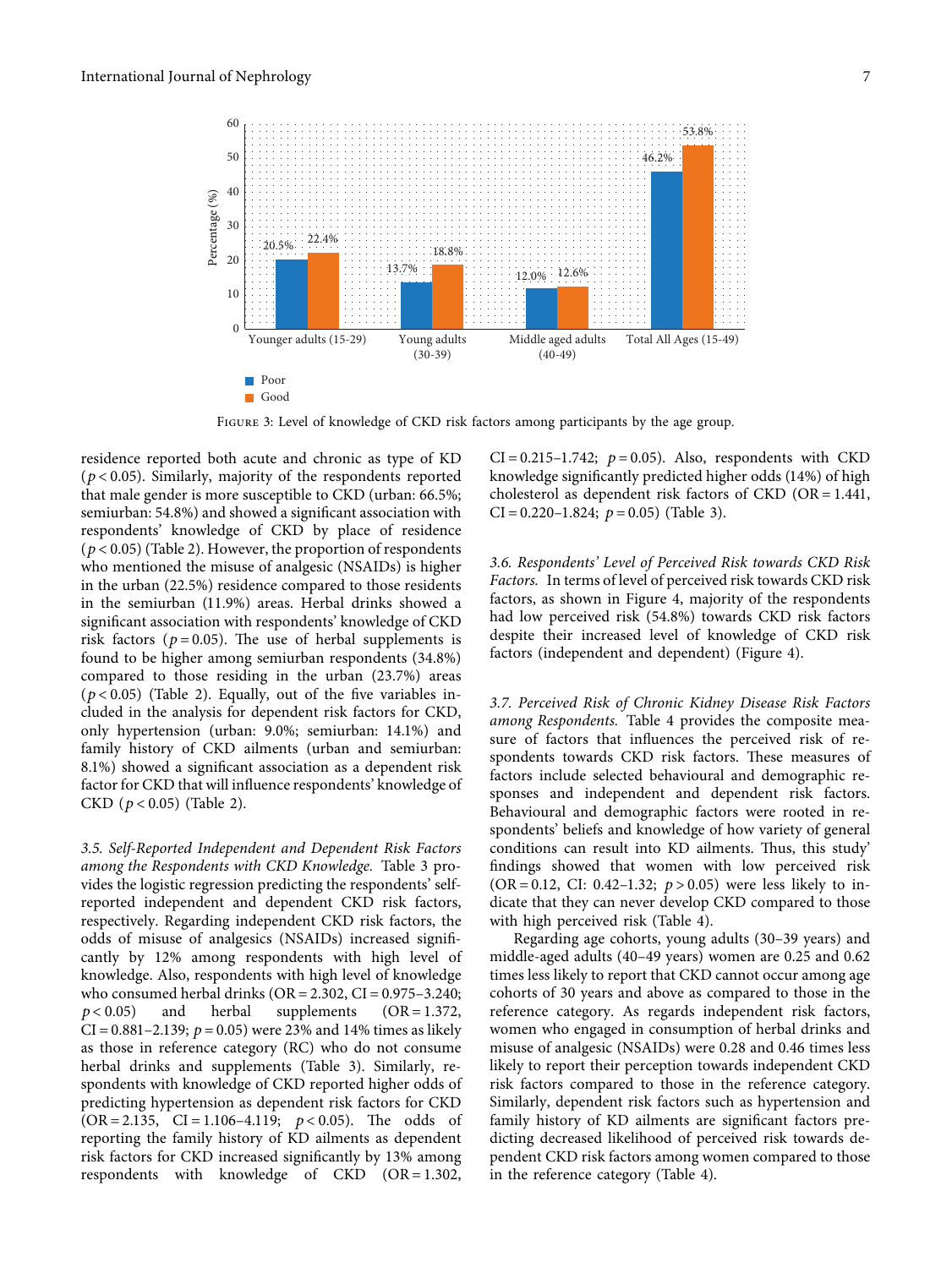TABLE 2: Bivariate analysis of respondents' knowledge of KD and chronic kidney disease risk factors by location (*N* = 825).

<span id="page-7-0"></span>

| General questions                                             | Urban, <i>n</i> (%), $n = 624$                                                            | Semiurban, $n$ (%), $n = 201$                                                                                                        | $\chi^2$ | $\boldsymbol{P}$ |
|---------------------------------------------------------------|-------------------------------------------------------------------------------------------|--------------------------------------------------------------------------------------------------------------------------------------|----------|------------------|
| Have you heard about kidney disease?                          |                                                                                           |                                                                                                                                      |          |                  |
| Yes                                                           | 409 (65.5%)                                                                               | 135 (67.2%)                                                                                                                          |          |                  |
| No                                                            | 215 (34.5%)                                                                               | 66 (32.8%)                                                                                                                           | 3.430    | $0.02*$          |
| Questions                                                     | Urban, $n$ (%), $n = 409$                                                                 | Semiurban, $n$ (%), $n = 135$                                                                                                        | $\chi^2$ | $\cal P$         |
| Where is the kidney located?                                  |                                                                                           |                                                                                                                                      |          |                  |
| Close to the spine                                            | 74 (18.1%)                                                                                | 39 (28.9%)                                                                                                                           |          |                  |
| Close to the abdominal cavity                                 | 56 (13.7%)                                                                                | 19 (14.1%)                                                                                                                           |          |                  |
| Close to the liver                                            | 120 (29.3%)                                                                               | 32 (23.7%)                                                                                                                           | 8.393    | 0.14             |
| I do not know                                                 | 159 (38.9%)                                                                               | 45 (33.3%)                                                                                                                           |          |                  |
| What are the types of kidney disease?                         |                                                                                           |                                                                                                                                      |          |                  |
| Acute (AKD)                                                   | 31 $(7.6%)$                                                                               | 12 (8.9%)                                                                                                                            |          |                  |
| Chronic (CKD)                                                 | 98 (23.9%)                                                                                | 37 (27.4%)                                                                                                                           | 28.381   | $0.00*$          |
| Both acute and chronic                                        | 280 (68.5%)                                                                               | 86 (63.7%)                                                                                                                           |          |                  |
| Which of the genders are more susceptible to CKD?             |                                                                                           |                                                                                                                                      |          |                  |
| Male                                                          | 272 (66.5%)                                                                               | 74 (54.8%)                                                                                                                           |          |                  |
| Female                                                        | 85 (20.8%)                                                                                | 36 (26.7%)                                                                                                                           | 10.997   | $0.01*$          |
| Both male and female                                          | 52 (12.7%)                                                                                | 25 (18.5%)                                                                                                                           |          |                  |
| Independent risk factors of CKD                               |                                                                                           |                                                                                                                                      |          |                  |
|                                                               |                                                                                           | Misuse of analgesics (NSAIDs) (NSAIDs are nonsteroidal anti-inflammatory drugs that are used to reduce inflammation and relieve pain |          |                  |
|                                                               | such as ibuprofen, aspirin, and Tylenol (acetaminophen, Tempra, Panadol, or paracetamol)) |                                                                                                                                      |          |                  |
| Yes                                                           | 92 (22.5%)                                                                                | 16 (11.9%)                                                                                                                           |          |                  |
| No                                                            | $02(0.5\%)$                                                                               | $00(0.0\%)$                                                                                                                          | 8.027    | $0.02*$          |
| Herbal drinks                                                 |                                                                                           |                                                                                                                                      |          |                  |
| Yes                                                           | 153 (37.4%)                                                                               | 54 (40.0%)                                                                                                                           |          |                  |
| No                                                            | 256 (62.6%)                                                                               | 81 (60.0%)                                                                                                                           | 0.289    | $0.05*$          |
| Herbal supplements                                            |                                                                                           |                                                                                                                                      |          |                  |
| Yes                                                           | 97 (23.7%)                                                                                | 47 (34.8%)                                                                                                                           |          |                  |
| No                                                            | 312 (76.3%)                                                                               | 88 (65.2%)                                                                                                                           | 6.423    | $0.01*$          |
| Dependent risk factors of CKD                                 |                                                                                           |                                                                                                                                      |          |                  |
| Diabetes                                                      |                                                                                           |                                                                                                                                      |          |                  |
| Yes                                                           | 31 $(7.6\%)$                                                                              | 08 (5.9%)                                                                                                                            |          |                  |
| No                                                            |                                                                                           |                                                                                                                                      | 0.417    | 0.518            |
|                                                               | 378 (92.4%)                                                                               | 127 (94.1%)                                                                                                                          |          |                  |
| Hypertension                                                  |                                                                                           |                                                                                                                                      |          |                  |
| Yes                                                           | 37 (9.0%)                                                                                 | 19 (14.1%)                                                                                                                           | 2.778    | $0.02*$          |
| No                                                            | 372 (91.0%)                                                                               | 116 (85.9%)                                                                                                                          |          |                  |
| Family history of CKD ailments                                |                                                                                           |                                                                                                                                      |          |                  |
| Yes                                                           | 33 (8.1%)                                                                                 | $11(8.1\%)$                                                                                                                          | 2.447    | $0.04*$          |
| No                                                            | 376 (91.9%)                                                                               | 124 (91.9%)                                                                                                                          |          |                  |
| High cholesterol                                              |                                                                                           |                                                                                                                                      |          |                  |
| Yes                                                           | 05(1.2%)                                                                                  | $00(0.0\%)$                                                                                                                          | 1.666    | 0.197            |
| No                                                            | 404 (98.8%)                                                                               | 135 (100.0%)                                                                                                                         |          |                  |
| Cigarette smokers                                             |                                                                                           |                                                                                                                                      |          |                  |
| Yes                                                           | 03 (0.7%)                                                                                 | 02(1.5%)                                                                                                                             | 1.675    | 0.642            |
| No                                                            | 406 (99.3%)                                                                               | 133 (98.5%)                                                                                                                          |          |                  |
| Signs and symptoms of CKD ailments<br>Bloody and frothy urine |                                                                                           |                                                                                                                                      |          |                  |
| Yes                                                           | 200 (48.9%)                                                                               | 50 (37.0%)                                                                                                                           | 2.163    | 0.02             |
| No                                                            | 209 (51.1%)                                                                               | 85 (63.0%)                                                                                                                           |          |                  |
| Body swelling                                                 |                                                                                           |                                                                                                                                      |          |                  |
| Yes                                                           | 24 (5.9%)                                                                                 | 36 (26.7%)                                                                                                                           | 6.123    | 0.345            |
| No                                                            | 385 (94.1%)                                                                               | 99 (73.3%)                                                                                                                           |          |                  |
| Loss of appetite                                              |                                                                                           |                                                                                                                                      |          |                  |
| Yes                                                           | 45 (11.0%)                                                                                | 28 (20.7%)                                                                                                                           | 2.416    |                  |
| No                                                            | 364 (89.0%)                                                                               | 107 (79.3%)                                                                                                                          |          | 0.072            |

Source: fieldwork, 2019; *\*p* < 0.05, significant. Data are expressed as number, percentage, and chi-square.

*3.8. Respondents' Level of Perception of Risk Factors for CKD.* Figure [5](#page-9-0) shows an overall level of respondents' perception of risk factors CKD and risk factors are grouped as de-pendent and independent. The data as shown in Figure [1](#page-3-0)

show that a majority of the respondents had poor perception (61.3%) of CKD risk factors and 38.7% of the respondents had good perception of CKD risk factors, as shown in Figure [5](#page-9-0).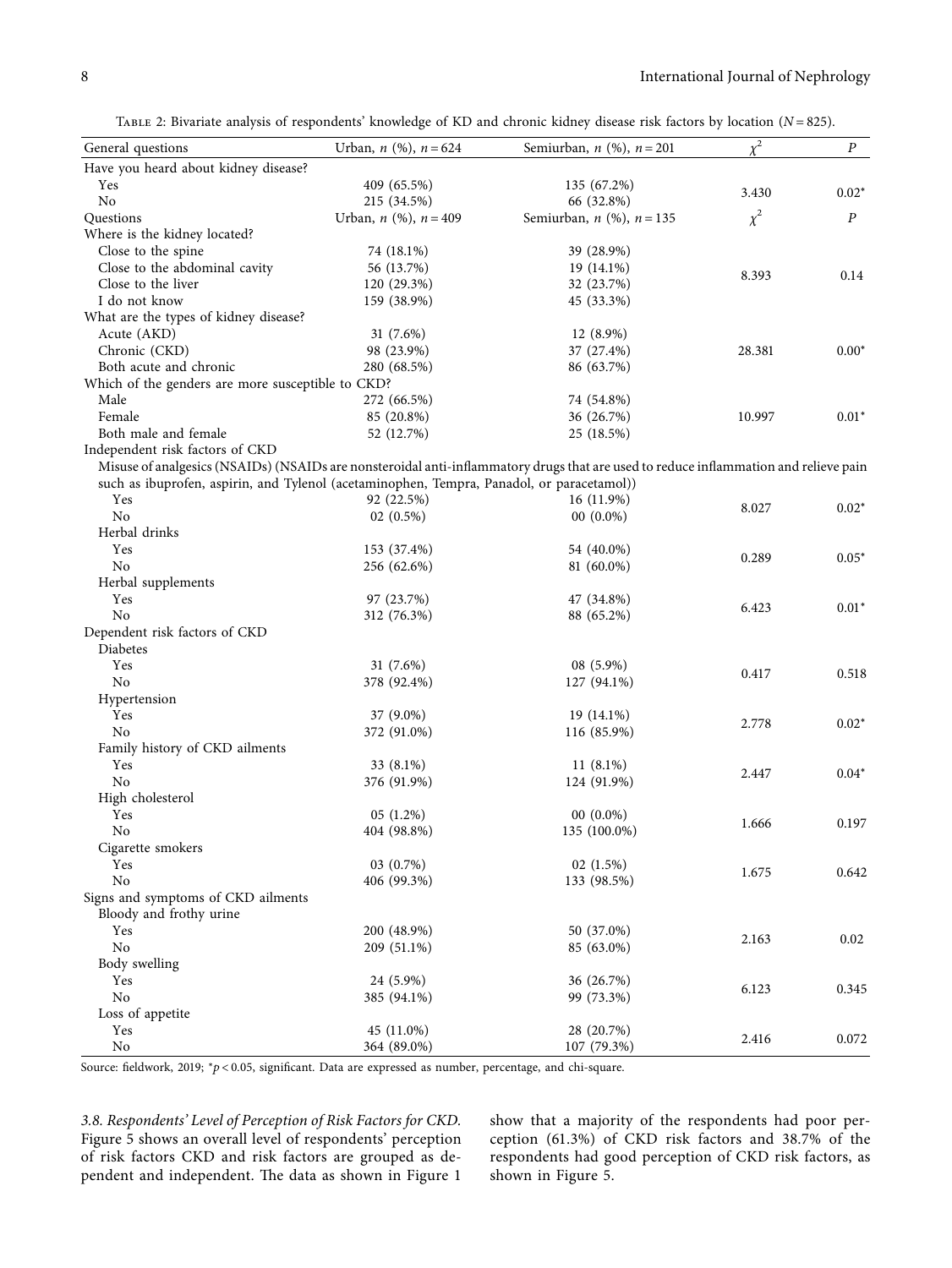| TABLE 3: Respondents' self-reported risk factors for CKD, N = 396. |  |
|--------------------------------------------------------------------|--|
|--------------------------------------------------------------------|--|

<span id="page-8-0"></span>

| Independent risk factors      | Yes, $n$ $(\%)$ | No, $n$ (%) | Total, $N$ $(\%)$ | OR (95% CI)            |         |
|-------------------------------|-----------------|-------------|-------------------|------------------------|---------|
| Misuse of analgesics (NSAIDS) | 80(20.2)        | 316 (79.8)  | 396 (100)         | $1.201(0.793 - 1.820)$ | $0.00*$ |
| Herbal drinks                 | 137 (34.6)      | 259(65.4)   | 396 (100)         | $2.302(0.975 - 3.240)$ | $0.00*$ |
| Herbal supplements            | 108(27.3)       | 288 (72.7)  | 396 (100)         | $1.372(0.881 - 2.139)$ | $0.05*$ |
| Dependent risk factors        | Yes, $n(%)$     | No, $n$ (%) | Total, $N(%)$     | OR (95% CI)            | P       |
| <b>Diabetes</b>               | 26(6.6)         | 370 (93.4)  | 396 (100)         | $0.882(0.394 - 1.971)$ | 0.76    |
| Hypertension                  | 42(10.6)        | 354 (89.4)  | 396 (100)         | $2.135(1.106-4.119)$   | $0.02*$ |
| Family history of KD ailments | 36(9.1)         | 360(90.9)   | 396 (100)         | $1.302(0.215 - 1.742)$ | $0.05*$ |
| High cholesterol              | 03(0.8)         | 393 (99.2)  | 396 (100)         | $1.441(0.220-1.824)$   | $0.05*$ |
| Cigarette smoking             | 22(5.6)         | 374 (94.4)  | 396 (100)         | $0.212(0.310 - 2.130)$ | 0.58    |

Source: fieldwork, 2019; <sup>∗</sup> *p* < 0*.*05 significant; reference category (RC), no response. Data are expressed as number, percentage, and OR.



Figure 4: Level of perceived risk towards CKD ailments among respondents.

*3.9. Predictors of Respondents' Knowledge and Perceived Risk* Associated with CKD. This section presents the multivariate analysis of variables. Table [5](#page-10-0) provides the binary and multinomial logistic regression analyses of the predictors of respondents' knowledge and perceived risk associated with CKD risk factors. Thus, Table [5](#page-10-0) is broken down into 5A, 5B, and 5C. Section 5A provides the binary regression analysis of demographic factors associated with respondents' increased knowledge; while section 5B provides the multinomial logistic regression analysis of perceived risk associated with knowledge of CKD independent risk factors; and section C provides the multinomial logistic regression analysis of perceived risk associated with knowledge of CKD independent risk factors. Sociodemographic factors such as younger aged adults (15–29 years), high education, and high income were 1.2 times, 3.39 times, and 2.44 times as likely as those in reference category to report that demographic factors significantly predicted respondents' increased knowledge (Table [5](#page-10-0), Section A). Similarly, independent factors such as misuse of analgesics (NASAIDs), herbal drink, and herbal supplement were 1.96 times, 2.01 times, and 1.23 times as likely as those who predicted perceived risk associated with knowledge of CKD independent factors in the reference category (Table [5,](#page-10-0) Section B). Equally, the odds of reporting hypertension  $(OR = 1.95, CI: 1.32-3.20;$  $p$  < 0.05) and family history of KD ailments (OR = 1.15, CI: 0.32–1.46, *ρ* < 0.05) as dependent risk factors increased significantly by 20% and 12% among respondents with "Yes"

responses compared to those who said "No" as responses (Table [5,](#page-10-0) Section C).

#### **4. Discussion**

The study had focused on the knowledge, perceived risk, and perception of CKD risk factors using a cross-sectional primary data of representative sample of women of childbearing age (15–49 years) in Lagos State, Nigeria. To our knowledge, this is the study that examines the knowledge, perceived risk, and perception of CKD risk factors among women of childbearing age in Lagos State, Nigeria. Knowledge of CKD risk factors was measured from the information on seven indicative questions of knowledge level of CKD risk factors to prevent CKD ailments and promote prevention measures of independent and dependent CKD risk factors. Evidence from the study shows that majority of women have good knowledge of KD and CKD risk factors, respectively. This finding is consistent with other studies that have documented good knowledge of KD and CKD risk factors among Nigerian women [\[3](#page-13-0), [4](#page-13-0), [10\]](#page-13-0). Good knowledge of KD and CKD risk factors as documented in this study and other past studies show intensive enlightenment in the health education programmes on CKD risk factors in Nigeria. When disaggregated by age, the study shows huge knowledge gap, with higher proportion of younger adult women (15–29 years) reported good knowledge of KD and CKD risk factors compared to other age cohorts (young adult (30–39 years) and middle-aged adult women  $(40-49$  years)  $[6, 34]$  $[6, 34]$  $[6, 34]$  $[6, 34]$ . The present finding underscores knowledge imbalance of CKD risk factors by women's age. This finding is consistent with Oluyombo et al. [\[28\]](#page-14-0) and Akokuwebe et al. [[10](#page-13-0)] who reported in their studies that younger adults (15–29 years) had a better knowledge of CKD risk factors than young and middle-aged adult women. However, Oluyombo et al. (2013) and Roomizadeh et al. (2014) in a different study in Western Africa and South Asian reported that older women have higher knowledge of CKD risk factors, but none of these studies made recourse to factors accounting for the knowledge gap by age. Also, the findings from the bivariate analysis showed that in-depth knowledge of CKD risk factors was significantly associated with general knowledge of KD (self-awareness of KD, types of KD, gender susceptibility to CKD, and residing location—urban and rural). Evidence of urban women was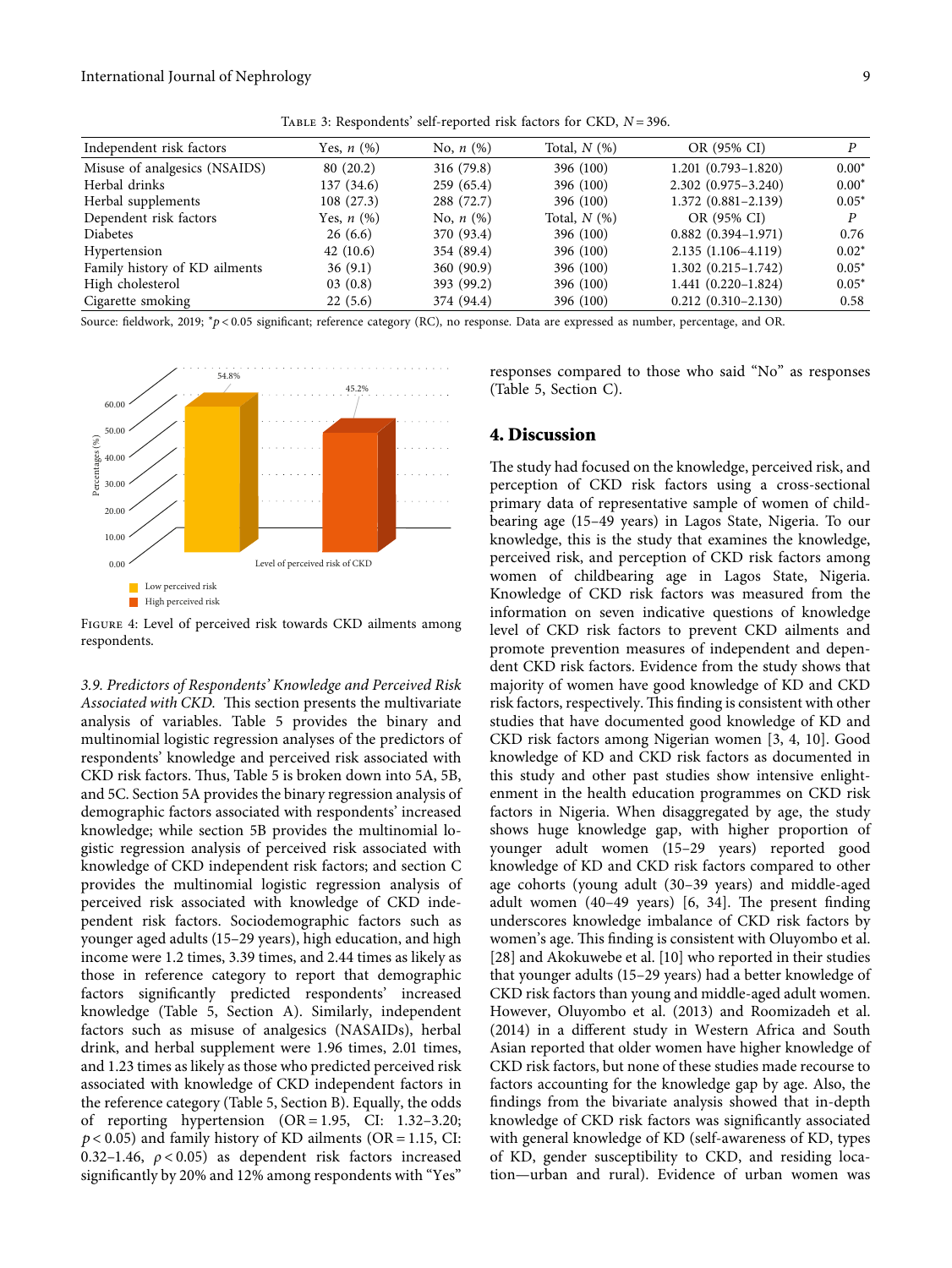<span id="page-9-0"></span>Table 4: Self-reported perceived risk of factors influencing behavioural, demographic, and risk factors for CKD among respondents.

| Perceived risk of behavioural and demographic factors | Agree, $n$ $(\%)$ | Disagree, $n$ $(\%)$ | Total, $N$ $(\%)$ | OR (95% CI)             | $\boldsymbol{P}$ |
|-------------------------------------------------------|-------------------|----------------------|-------------------|-------------------------|------------------|
| I can never develop CKD (perceived risk)              |                   |                      |                   |                         |                  |
| High perceived risk (RC)                              |                   |                      |                   | RC                      |                  |
| Low perceived risk                                    | 234 (36.0%)       | 416 (64.0%)          | 650 (100)         | $0.12$ $(0.42-1.32)$    | 0.310            |
| CKD does not occur among the following age cohorts:   |                   |                      |                   |                         |                  |
| Younger adults (15-29 years) (RC)                     |                   |                      |                   | RC                      |                  |
| Young adults (30-39 years)                            | 241 (37.1%)       | 409 (62.9%)          | 650 (100)         | $0.25(0.12-1.87)$       | $0.00*$          |
| Middle-aged adults (40–49 years)                      | 231 (35.5%)       | 419 (64.5%)          | 650 (100)         | $0.62(0.52 - 1.68)$     | $0.00*$          |
| Perceived risk of independent risk factors of CKD     | Agree, $n$ $(\%)$ | Disagree, $n$ (%)    | Total, $N$ $(\%)$ | OR (95% CI)             | $\boldsymbol{P}$ |
| Independent CKD risk factors                          |                   |                      |                   |                         |                  |
| Herbal supplements (RC)                               |                   |                      |                   | RC                      |                  |
| Herbal drinks                                         | 204 (31.4%)       | 446 (68.6%)          | 650 (100)         | $0.28(0.72 - 1.32)$     | $0.00*$          |
| Misuse of analgesic (NSAIDs)                          | 216 (33.2%)       | 434 (66.8%)          | 650 (100)         | $0.46$ $(0.49-1.57)$    | $0.00*$          |
| Perceived risk of dependent risk factors of CKD       | Agree, $n$ $(\%)$ | Disagree, $n$ (%)    | Total, $N$ $(\%)$ | OR (95% CI)             | $\boldsymbol{P}$ |
| Diabetes                                              |                   |                      |                   |                         |                  |
| No (RC)                                               | 195 (30.0%)       | 455 (70.0)           | 650 (100)         | RC                      | 0.14             |
| Yes                                                   |                   |                      |                   | $0.48$ $(0.73-1.65)$    |                  |
| Hypertension                                          |                   |                      |                   |                         |                  |
| No (RC)                                               | 202 (31.1%)       | 448 (68.9%)          | 650 (100)         | RC                      | $0.04*$          |
| Yes                                                   |                   |                      |                   | $0.73$ $(0.281 - 1.96)$ |                  |
| Family history of kidney disease ailments             |                   |                      |                   |                         |                  |
| No (RC)                                               | 222 (34.2%)       | 428 (65.8%)          | 650 (100)         | RC                      | $0.05*$          |
| Yes                                                   |                   |                      |                   | $0.64$ $(0.43-1.84)$    |                  |
| High cholesterol                                      |                   |                      |                   |                         |                  |
| No (RC)                                               | 203 (31.2%)       | 447 (68.8%)          | 650 (100)         | RC                      | 0.23             |
| Yes                                                   |                   |                      |                   | $0.62$ $(0.44 - 0.98)$  |                  |
| Cigarette smoking                                     |                   |                      |                   |                         |                  |
| No (RC)                                               | 75 (11.5%)        | 575 (8.5%)           | 650 (100)         | RC                      | 0.08             |
| Yes                                                   |                   |                      |                   | $0.72$ $(0.79-1.99)$    |                  |

Source: fieldwork, 2019; <sup>∗</sup> *p* < 0*.*05, significant. Data are expressed as number, percentage, and odds ratio.



Figure 5: Level of perception of risk factors among respondents.

found to have a better knowledge of CKD risk factors compared to rural women. This finding is consistent with other studies that reported that urban women have better knowledge of CKD risk factors [\[4, 10\]](#page-13-0). Consistent with existing studies, knowledge is influenced by education and age, and the better educated a woman is, the more likely she was to have more general knowledge of CKD risk factors; although older a woman is, the lower her level of knowledge as reported in previous studies  $[28, 30]$ . This finding recaps that older women should be targeted for regular and comprehensive health education, as limited health literacy might encourage misconceptions, "denial of health reality" of life-threatening disease, delayed diagnosis, poor lifestyle

modifications, and increased CKD burden. Adequate knowledge and awareness of health tips on CKD risk factors will boost women in adopting better lifestyle modifications and management of CKD ailments, if it exists [\[9](#page-13-0), [28](#page-14-0)]. Therefore, early identification and treatment of CKD will reduce the rate of progression, as well as the burden of the disease complications.

The study finding shows the majority of respondents' self-report account of misuse of analgesics (NSAIDs), herbal drinks, and herbal supplements as independent CKD risk factors, while hypertension, family history of KD ailments, and high cholesterol as dependent CKD risk factors. Thus, NSAIDs are mostly used in reducing inflammation and as pain relievers, and some of the NSAID mentioned by the respondents include ibuprofen and Tylenol (such as acetaminophen, Tempra, Panadol, or paracetamol). Similarly, most of the respondents have strong confidence that herbal drinks (herbal drinks mentioned by respondents were "Alomo" (for libidinal efficacy), "Opa Eyin" (for waist pain), "Wiper Bitter" (for cleanser), and "Bulldozer" (for washing the stomach)) and herbal supplements (herbal supplement mentioned by the respondents include "Agbo Jedi-Jedi"(for piles), "Ogun Iba" (for malaria), "Ogun Eje" (for blood), and "Dogon Yaro" (for antibacterial)) are better remedies for other chronic ailments such as diabetes, hypertension, and also to cure any kidney ailments. These NSAIDs and herbal drinks mentioned in this study have been in consistent with existing studies [\[54–57](#page-15-0)]. Evidence of self-reported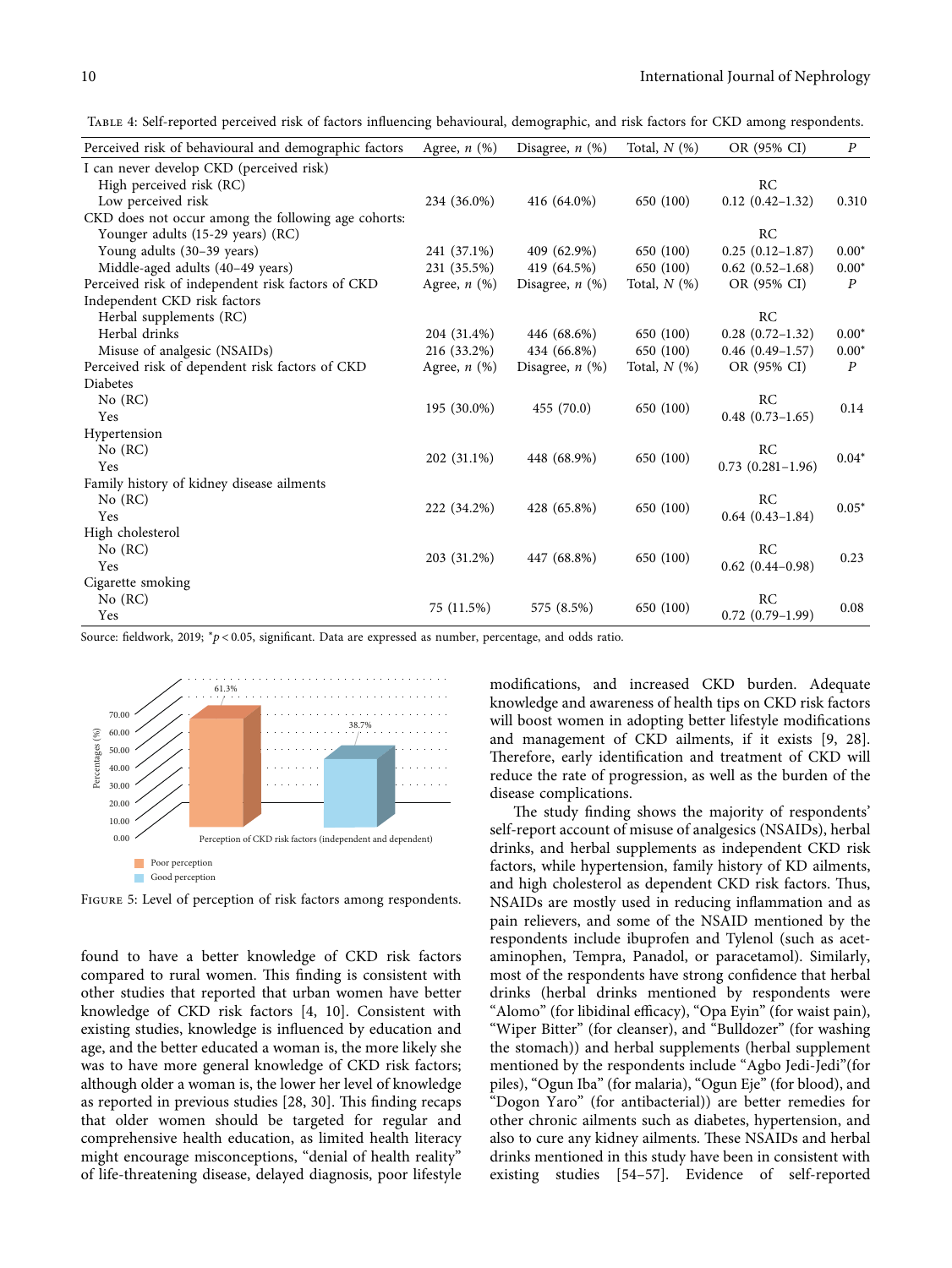<span id="page-10-0"></span>Table 5: Binary and multinomial logistic regression analyses of predictors likely to influence knowledge and perceived/perception of CKD risk factors among respondents.

| Section A. Binary logistic regression analysis of demographic<br>factors associated with respondents' increased knowledge        |       |             |                         |                  |
|----------------------------------------------------------------------------------------------------------------------------------|-------|-------------|-------------------------|------------------|
| Demographic factors                                                                                                              | β     | SЕ          | Odds ratio<br>(OR)      | P                |
| Younger aged adults (15-29 years)<br>No (RC)                                                                                     |       |             | 1                       |                  |
| Yes                                                                                                                              |       | 0.249 0.182 | 1.42<br>$(0.68 - 1.65)$ | $0.02*$          |
| High education<br>No (RC)                                                                                                        |       |             | 1                       |                  |
| Yes                                                                                                                              |       | 0.418 0.242 | 3.39<br>$(1.01 - 3.65)$ | $0.00*$          |
| High income<br>No (RC)                                                                                                           |       |             | 1                       |                  |
| Yes                                                                                                                              | 0.261 | 0.148       | 2.44<br>$(1.29 - 2.80)$ | $0.00*$          |
| Section B. Multinomial logistic regression analysis of perceived                                                                 |       |             |                         |                  |
| risk associated with knowledge of CKD independent risk factors<br>Independent risk factors of                                    |       |             | Odds ratio              |                  |
| CKD                                                                                                                              | β     | SЕ          | (OR)                    | P                |
| Misuse of analgesics (NASAIDs)                                                                                                   |       |             |                         |                  |
| No (RC)                                                                                                                          |       |             | 1<br>1.96               |                  |
| Yes                                                                                                                              |       | 0.207 0.479 | $(1.32 - 2.31)$         | $0.00*$          |
| Herbal drink<br>No (RC)                                                                                                          |       |             | 1                       |                  |
| Yes                                                                                                                              |       | 0.523 0.164 | 2.01<br>$(1.22 - 2.32)$ | $0.00*$          |
| Herbal supplements<br>No (RC)                                                                                                    |       |             | 1                       |                  |
| Yes                                                                                                                              |       | 0.426 0.218 | 1.23<br>$(0.82 - 1.95)$ | $0.04*$          |
| Section C. Multinomial logistic regression analysis of perceived<br>risk associated with knowledge of CKD dependent risk factors |       |             |                         |                  |
| Dependent risk factors                                                                                                           | β     | SЕ          | Odds ratio              | $\boldsymbol{P}$ |
| Diabetes                                                                                                                         |       |             | (OR)                    |                  |
| No (RC)                                                                                                                          |       |             | 1<br>0.10               |                  |
| Yes                                                                                                                              | 0.213 | 0.564       | $(0.23 - 1.15)$         | 0.20             |
| Hypertension<br>No (RC)                                                                                                          |       |             | 1                       |                  |
| Yes                                                                                                                              |       | 0.847 0.293 | 1.95<br>$(1.32 - 3.20)$ | $0.03*$          |
| Family history of KD ailments<br>No (RC)                                                                                         |       |             | 1                       |                  |
| Yes                                                                                                                              | 0.416 | 0.137       | 1.15<br>$(0.32 - 1.46)$ | $0.02*$          |
| High cholesterol<br>No (RC)                                                                                                      |       |             | 1                       |                  |
| Yes                                                                                                                              | 0.020 | 0.145       | 0.54<br>$(0.57 - 1.23)$ | 0.30             |
| Cigarette smoking                                                                                                                |       |             |                         |                  |

Yes 0.132 0.236 0.61  $(0.30-1.76)$  0.12 Source: fieldwork, 2019; <sup>∗</sup> *p* < 0*.*05, significant. Data are expressed as odds ratio.

No (RC) and 1

independent risk factors significantly predicted the likelihood of women engaging in their recounted CKD risk factors. This assertion was documented in the works of Oluyombo et al. [[31\]](#page-14-0) and Roomizadeh et al. [[30](#page-14-0)]. Similarly, concerning dependent risk factors, respondents' indication of hypertension, family history of KD ailments, and high cholesterol significantly predicted the increased odds of women having these risk factors, without CKD diagnosis. This further support previous findings of the aforementioned dependent CKD risk factors that are prevalent among women, with increasing age [\[6, 10,](#page-13-0) [28](#page-14-0)], and such women with combined independent and dependent CKD risk factors are likely to be susceptible to CKD ailment [48-50]. This finding agrees with other previous studies conducted among African-American women of the United States of America [\[58–61](#page-15-0)]. Surprisingly, risk factors are influenced by natural course of body hormones which are complex and heterogeneous and have been identified to trigger disease development and progression in different stages of any illness. These findings can construe that risk factors may contribute to KD ailments, as abnormal levels of these aforementioned dependent factors can pose direct and specific risks to health [\[62, 63](#page-15-0)], as they are critically examined along with aspects of biological characteristics (genes), behavioural factors (lifestyle and health beliefs), and social conditions (cultural influences, family relationships, and social support). This is key in the aspects of epidemiology of health, public health, and in health demography, as they are key personal health risk factors which have an impact on health matters. Some of these factors could be changed, while others cannot be changed. It is especially important for individuals at increased risk of CKD to have prior information [[63](#page-15-0)–[65](#page-15-0)].

The study revealed that early identification of CKD risk factors and treatment of its ailments will reduce the rate of progression, as well as the burden of the disease complications, thus enhancing the quality of lives, especially at the reproductive phases of women's lives [[11, 12](#page-14-0)]. A study conducted by Piccoli et al. [[3\]](#page-13-0) and Starring et al. [\[4](#page-13-0)] revealed that individuals had inadequate knowledge despite efforts medical team put in creating awareness, and this has shown that physician' present education strategies do not meet the unmet needs of women who are exposed to CKD risk factors and unknowingly to the ailments. This finding may reflect a major gap in community-health workers communication, as it may be that those women may not be receiving adequate health education on CKD or that women do not understand the health information that was provided on CKD and its risk factors. The present finding emphasizes imbalance of knowledge between women of reproductive age and health professionals. This finding is consistent with Luyckx et al. [\[66\]](#page-15-0) who reported in their study that community health workers' understanding of women's level of health literacy is crucial to improving the quality of their communication experience with healthcare professionals. This finding demonstrates the need for a change of education strategies and the provision of additional resources and healthcare personnel to support women education in CKD risk factors and its associated ailments if modification of CKD risk factors were not adopted by women. Thus, the identification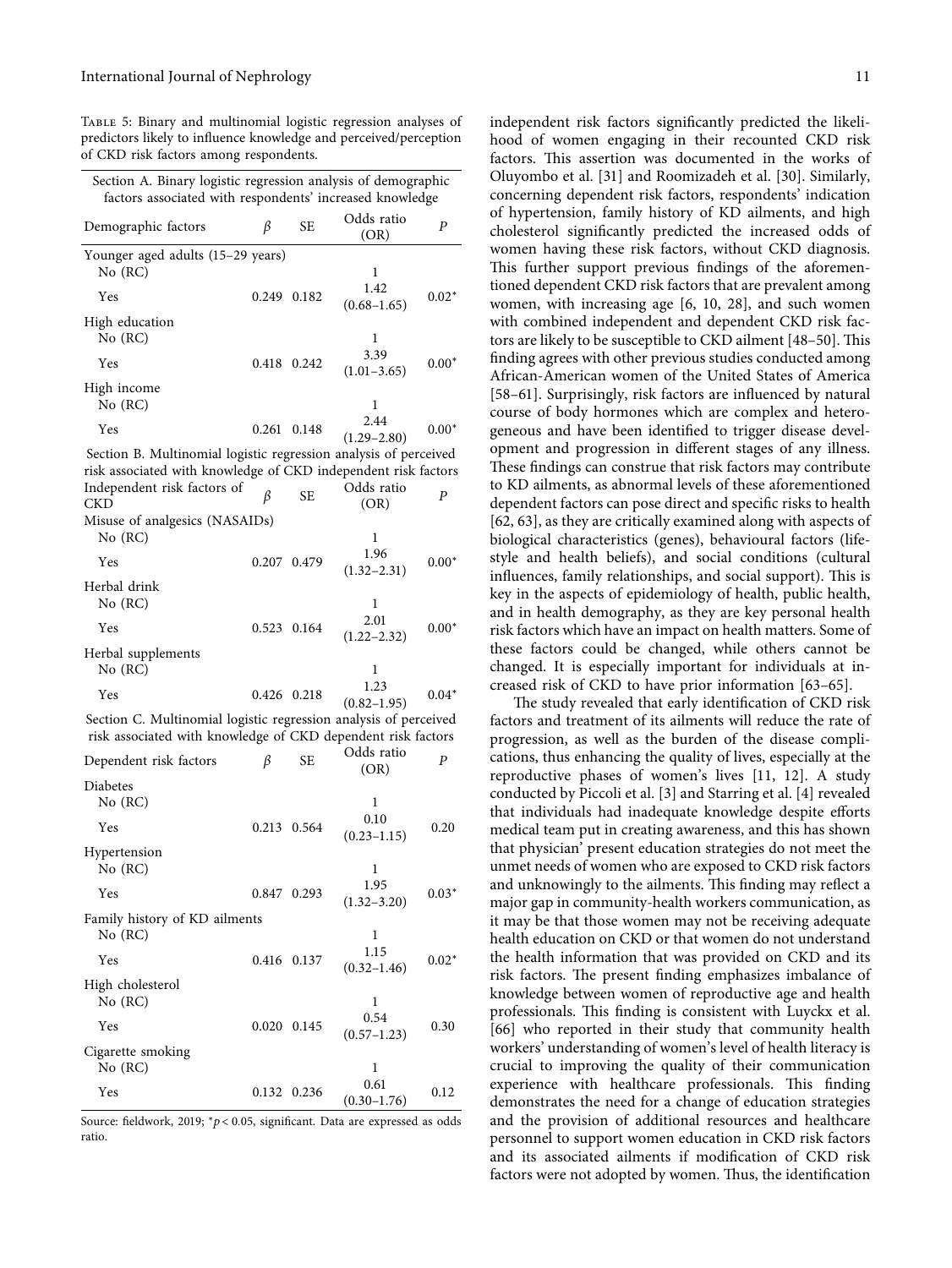of factors predisposing an individual to CKD is essential in terms of personal and community health, as some risk factors can be modified and can prevent or slow down its progression to end-stage renal disease (ESRD) [\[7,](#page-13-0) [11](#page-14-0), [12](#page-14-0)].

Overall, the findings show that majority of the respondents had low perceived risk (54.8%) towards CKD risk factors (independent and dependent). While the percentage of women who view themselves at increased risk for CKD was relatively low among the young and middle-aged adults compared to those in the younger adults' age cohorts. However, those with self-reported independent CKD risk factors such as herbal drinks and misuse of analgesics (NSAIDs) were less likely to view them themselves at increased risk for renal impairment compared to those without the use of herbal drinks and misuse of analgesics (NSAIDs). Furthermore, women with self-reported hypertension and family history of KD ailments were less likely to consider themselves at increased risk for the disease compared to those without hypertension and family history of KD ailments. In fact, diabetes, high cholesterol, and cigarette were not found as predictors of increased CKD risk in the multivariate binary regression model. While the underrecognition of kidney disease risk is studied, yet it is not unprecedented. One possible explanation for the low perceived risk for CKD may be due to the "silent nature" of early kidney disease expression [\[14–16\]](#page-14-0). While the consequences of the independent CKD risk factors on the kidney organ are well known, glomerular filtration rate and its implications for kidney disease is less part of the cultural vernacular. The complications of the combined independent and dependent CKD risk factors are more acute, whereas symptoms of kidney disease are often silent, and the slow progression of the disease can make it unnoticeable to the individual [28-34]. The link between independent risk factors and CKD seems to be more known among women than the association between dependent risk factors and CKD. This finding is consistent with the health belief model and from other studies, which suggest that it is understandable why the risk factors with a lack of acute symptomatology would not result in an increased perceived risk and susceptibility for CKD in our study [[67](#page-15-0)–[70](#page-15-0)].

As expected and consistent with other studies, women's poor perception could be linked to low perceived risk towards CKD risk factors [[10,](#page-13-0) [18](#page-14-0)], as the study findings reported that most of them showed poor perception (61.3%) of CKD risk factors, even though the potential risks of CKD in self-reported CKD risk factors were obvious. As a result of this, a majority of the respondents are unlikely to engage in precautionary measures in preventing kidney ailments. Hence, perceived risk and perception may be a strong motivating factor for behavioural change, ensuing a perceived control over actions and embracing behavioural modifications among "high risk" population of women with prevalent CKD risk factors [[65](#page-15-0), [71\]](#page-15-0). Women with poor perception towards any chronic disease might be connected with either absence or inadequate knowledge of the implications and burden of the disease. Unfortunately, this has become a great concern to health workers, as women seem to believe that they are invincible and invulnerable to ailments

related to the kidney organ. Thus, poor perception of CKD risk factors can place women at risk of catastrophic health expenditure, which poses high opportunity costs for health systems. In Nigeria, CKD prevention is highly cost-effective in improving early diagnosis and treatment, but requires a multisectoral holistic approach that will design interventions that will reduce the need for high-cost care [\[8, 10,](#page-13-0) [28](#page-14-0)]. Health literacy programmes should be aimed at changing misconceptions, thereby improving positive attitudes and enhancing better-adapted approaches in dealing with chronic illnesses such as CKD.

In the multivariate analysis, demographic factors such as younger aged adults (15–29 years), high education, and high income significantly predicted the likelihood of increased knowledge of CKD risk factors among respondents. As evidence in the study, independent risk factors such as misuse of analgesics (NASAIDs), herbal drinks, and herbal supplements were more likely to predict the perceived risk associated with knowledge of CKD risk factors among women. While, dependent risk factors such as hypertension and family history of KD ailments significantly predicted the likelihood of perceived risk associated with knowledge of CKD risk factors among the respondents ( $p = 0.03 < 0.05$ ;  $p = 0.02 < 0.05$ ). This is similar to the report of other studies [\[3](#page-13-0), [10\]](#page-13-0). Therefore, emphasis should be placed on health literacy programmes geared towards improving women's responsiveness and understanding of CKD risk factors, as this will educate them on various risk factors and their health implications. Women should have adequate knowledge on demographic, independent, and dependent CKD risk factors which may directly or indirectly influence CKD risk factors and its ailments. From a health demography perspective, demographic factors are key in investigating specific features of individual health risk factors to create interventions that will take cognizance of social and demographic determinants of health, along with the underlying independent and dependent CKD risk factors [\[5](#page-13-0), [6, 9, 10](#page-13-0)]. Health promotion and disease prevention efforts will likely play a larger role in healthcare services, thus creating awareness of CKD and risk factors involved.

Therefore, the study recommends that regular health check-ups are known to be effective in detecting and treating chronic diseases at an early stage. The findings of this study showed that women were less likely to perceive the usefulness of regular health assessments as an effective CKD preventive measure. This is due to a low perceived risk and poor perception of the association between CKD risk factors and its ailments. This indication requires increased efforts to reach out to women to educate them on the benefits of regular medical check-ups and screening. In addition, some myths contribute to CKD neglect in women. One such is the persistent interpretation of health issues related to women through their anatomical reproductive capacity. As a result of this, frequent misperception occurs in CKD risk factors associated with males, with CKD perceived as a disease of men. Women diagnosed with CKD are always identified among women with lifestyle choices resident in high-income countries [\[2](#page-13-0), [3,](#page-13-0) [72](#page-15-0)]. Given this, targeted policy programmes and health interventions among women should be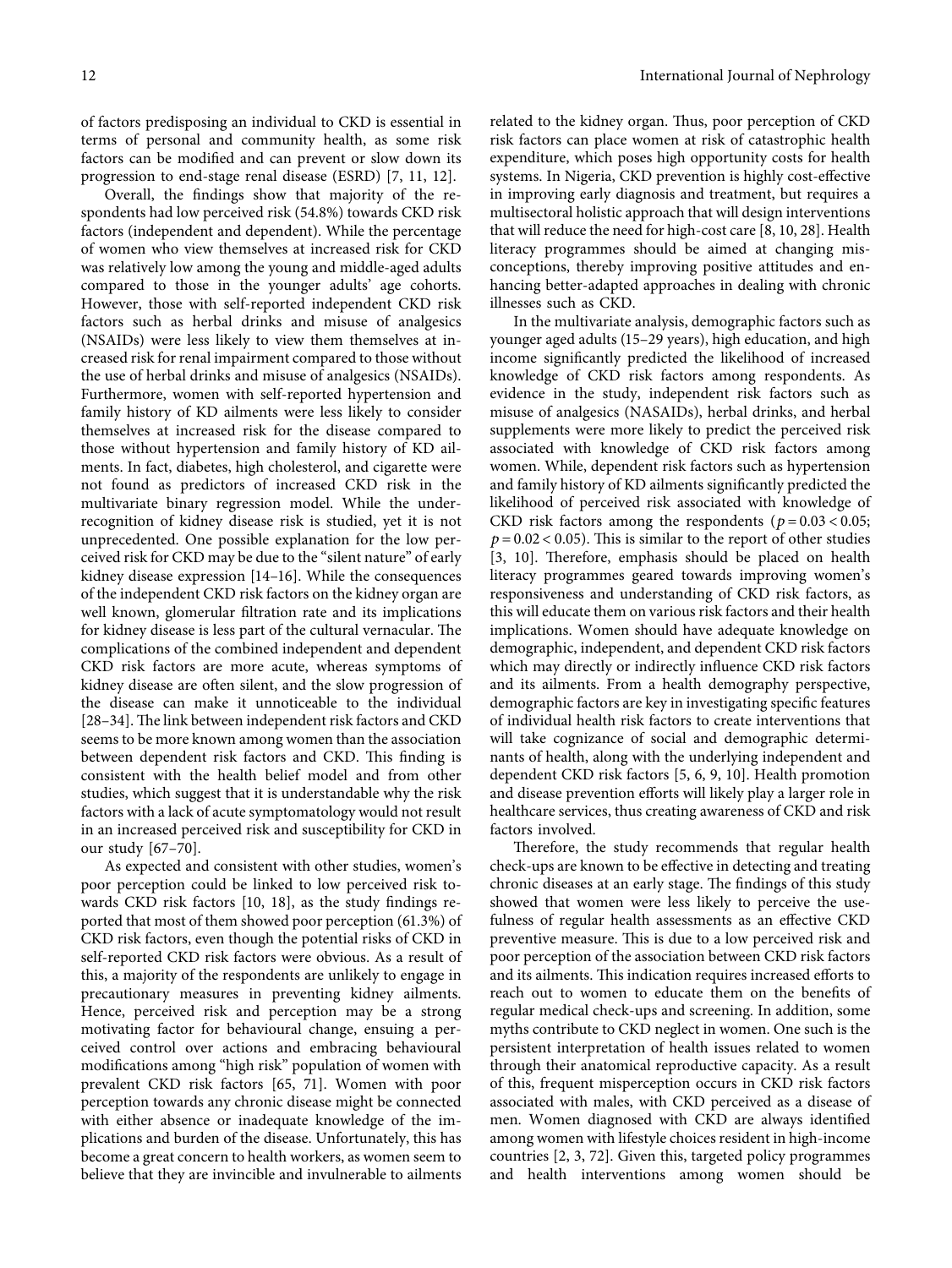highlighted. These will help to meet the specific needs and context of women concerning noncommunicable diseases such as CKD.

*4.1. Policy Recommendations, Study Limitations, and Future Research Ideas.* Knowledge of CKD risk factors was quite high among younger adult women aged 15–29 years, and with their self-reported CKD risk factors, their perceived risk and perception towards CKD risk were generally low. Younger adult women's predispositions to CKD risk factors were 22% greater than young adult women (19%) and middle-aged adult women (13%). Most clinical studies only provided a gender-specific prevalence of CKD, which was either found in females or males. Based on the outcome of this study, we recommend that women's health should be made a priority in health policies. This will improve wellstructured health programmes that will address the health needs of women, especially in the areas of noncommunicable diseases. Urgent attention needs to be paid to preventive measures and intervention to slow women's involvement in unhealthy lifestyles. Community health workers should be motivated to carry out health awareness programmes to discuss lifestyle and biomedical factors that predispose women to CKD development during childbearing age. Screening programmes and treatment facilities should be provided during awareness talks, especially in communities with high-risk populations for CKD. Women who are diagnosed with CKD before or during pregnancy should be given special medical attention. Also, the government should make special medical insurance that will cater to such women with CKD needs. Most of all, women in grassroots communities should be targeted for CKD-related and other preventive health programmes. This study had several strengths and limitations. The strength of our study was a combination of multistage, stratified, and equal sampling methods. Besides, to a large extent, there was good coverage of urban and semiurban communities where the study was carried out. The sample of the respondents who participated in the survey is large and allows for a robust analysis of the research problem. The study found a connection between CKD knowledge, perceived risk, and perception of risk factors among women of childbearing age in Lagos State, Nigeria. Based on the authors' knowledge, this study is the first nonclinical study of its kind, using a health demography approach to address women-related CKD as a subject matter, which has a reflective effect in urging women to know their medical history in their childbearing phases of life. One of the few shortcomings of this study is the adoption of a cross-sectional research design, which seems to provide a limited view of respondents' risk factors over time. In other words, the study did not include a medical diagnosis of the diseases, while detailed self-reporting was adopted for those diagnosed with other common chronic diseases. The knowledge and risk perception issues that the researchers looked at were based on social matters and measured with a psychological scale of measurements [[9](#page-13-0), [24](#page-14-0), [32\]](#page-14-0). The CKD knowledge and its risk factors were self-reported, thereby making the concern of

recall bias of importance. The determination of independent and dependent CKD risk factors did not involve the length of time they were involved in such risk factors and such information was not obtained. Because of the cross-sectional nature of this study, we suggest that longitudinal studies on the causation between perceived risk of CKD risk factors and ailment progression should be considered in future health as well as demography surveillance sites or surveys. Although knowledge and medically scientific analyses of the causes of CKD risk factors within a population have significantly been improved in recent times, the specific opportunities for future research should focus on key awareness of health disparities, which occur in developing countries, particularly in Africa. From previous studies, women are seen to not to be documented with CKD risk factors and treatment  $[3, 10]$  $[3, 10]$  $[3, 10]$ . Thus, women and CKD remain one of the most crucial research areas that are continually being neglected. Research intervention and policy frameworks should be provided to stimulate thought and interests for future research among the CKD research community and health demographers. Consequently, this will improve the understanding of specific CKD policy interventions that will maximize health benefits and minimize risks among women populations.

#### **5. Conclusion**

Knowledge of CKD risk factors are quite high among women of childbearing age in Nigeria. Many of the respondents among the young and middle-aged cohorts had a low-risk perception towards CKD, with more prevalent independent and dependent CKD risk factors, which have severe health implications. Despite the women's knowledge of CKD risk factors, it could be deduced that women do not have adequate information on the adverse effects of these risk factors on the kidney organ. It is pertinent to infer that women do not perceive that they are prone to CKD and its associated ailments. Therefore, women must be provided with adequate knowledge and clarification that a female has a higher chance of being at risk of CKD if they are engaged in certain CKD risk factors. This recommendation could be achieved through sensitization, timely diagnosis, and proper follow-up of women during public enlightenment programmes. To pose a positive impact on CKD reduction among generations of women, CKD advocacy programmes should be implemented across all levels of government. Furthermore, health demographers, sociologists, and community health workers should strategize and design health intervention programmes that will assist and accommodate "high risk" women of childbearing age in CKD-related health facilities with other dependent chronic ailments. Women in the grassroots communities should be targeted for CKD screening programmes and other chronic ailments as they do not have full access to health facilities in these communities. Besides, the Nigerian government should intensify a public CKD health policy that supports behavioural interventions with the inclusion of the female population in the policy intervention, regarding their overall health.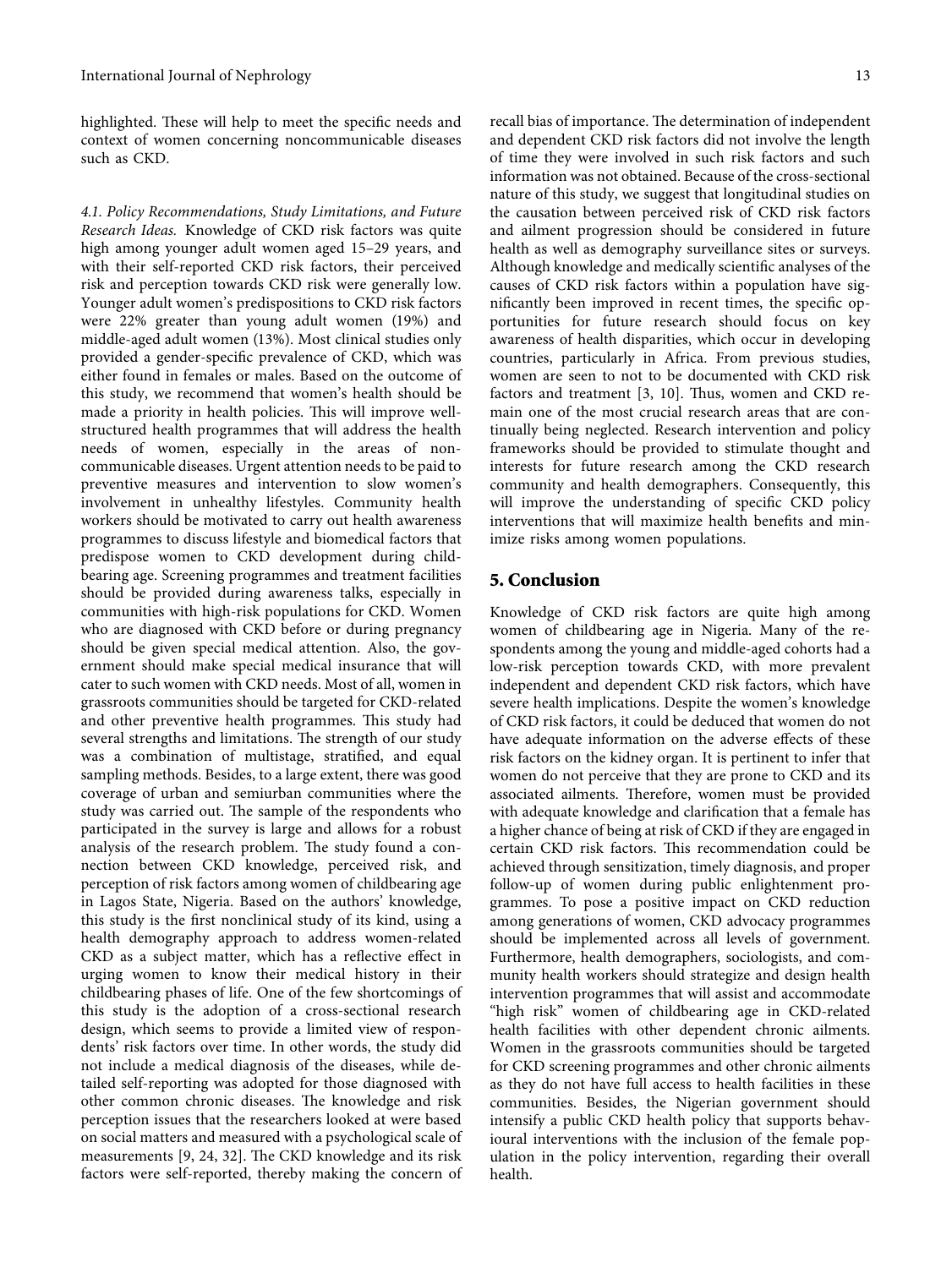#### <span id="page-13-0"></span>**Abbreviations**

| KD:                | Kidney disease                                        |
|--------------------|-------------------------------------------------------|
| CKD:               | Chronic kidney disease                                |
| OR:                | Odds ratio                                            |
| CI:                | Confidence interval                                   |
| P:                 | P value                                               |
| N:                 | Total sample size                                     |
| n:                 | Total population size                                 |
| eGFR:              | Estimated glomerular filtration rate                  |
| SPSS:              | Statistical Package for Social Sciences               |
| BMI:               | Body mass index                                       |
|                    | SSHEC: Social Sciences and Humanities Research Ethics |
|                    | Committee                                             |
| GR:                | Growth rate                                           |
| LGAs:              | Local government areas                                |
| NHIS:              | National Health Insurance Scheme                      |
| SLE:               | Systemic lupus erythematosus                          |
| UTI <sub>s</sub> : | Urinary tract infections.                             |
|                    |                                                       |

# **Data Availability**

The EXCEL and SPSS dataset format used and/or analysed to support the findings of this study are included within the supplementary information file (additional file 1).

# **Ethical Approval**

Ethical clearance was obtained from the Social Sciences and Humanities Research Ethics Committee (SSHEC), University of Ibadan, Nigeria (UI/SSHEC/14/0003), and the study was conducted in compliance with the Helsinki Declaration and ethical consideration procedures.

# **Consent**

Informed and written consent forms were obtained from the participants.

# **Disclosure**

This manuscript titled "Knowledge and Risk Perceptions of Kidney Disease among women of childbearing age in Lagos State, Nigeria" was presented as a preprint in Research Square but has not undergo any peer review.

# **Conflicts of Interest**

The authors declare that they have no conflicts of interest.

# **Authors' Contributions**

ME conceived the idea, conceptualized, designed the study, drafted, edited, and revised the manuscript and statistical analyses, and raised criticisms in the first and second draft of the manuscript during the review stages. ESI addressed few comments from the reviewers that has led to the reconstruction of the manuscript and provided intellectual inputs and in-depth clarifications of the concepts used in the study to improve the article for publication through interactive

discussion with ME. All authors provided substantive comments to earlier drafts and have approved the final manuscript.

### **Acknowledgments**

The authors are grateful to the DHS Programme for granting access to the data. The authors acknowledge late Mr. Johnson Erhoe for review on the methodological aspects of the study and Mrs. MH Thomas for her editorial input. The authors also gratefully acknowledge the support of the North-West University Faculty of Humanities, Mafikeng, South Africa.

#### **Supplementary Materials**

Corrected cleaned PhD data are provided. (*[Supplementary](https://downloads.hindawi.com/journals/ijn/2022/5511555.f1.xls) [Materials](https://downloads.hindawi.com/journals/ijn/2022/5511555.f1.xls)*)

#### **References**

- [1] S. Naicker, "End-stage renal disease in sub-saharan Africa," *Ethnicity & Disease*, vol. 19, pp. 13–15, 2009.
- [2] Global Burden Disease (GBD) and GBD 2015 Disease and Injury Incidence and Prevalence Collaborators, "Global, regional, and national incidence, prevalence, and years lived with disability for 310 diseases and injuries, 1990-2015: a systematic analysis for the Global Burden of Disease Study 2015," *Lancet*, vol. 388, no. 10053, pp. 1545–1602, 2016.
- [3] G. B. Piccoli, M. Al Rukhaimi, Z.-H. Liu, E. Zakharova, and A. Levin, "What we do and do not know about women and kidney diseases; Questions unanswered and answers unquestioned: reflection on world kidney day and international woman's day," *Physiology International*, vol. 105, no. 1, 18 pages, 2018.
- [4] J. Starring, "Kidney disease & women–world kidney day," 2019, [https://www.worldkidneyday.org/facts/kidney-disease](https://www.worldkidneyday.org/facts/kidney-disease-women/)[women/.](https://www.worldkidneyday.org/facts/kidney-disease-women/)
- [5] G. B. S. Iyalomhe and S. I. Iyalomhe, "Hypertension-related knowledge, attitudes and lifestyle practices among hypertensive patients in a sub-urban Nigerian community," *Journal of Public Health and Epidemiology*, vol. 2, no. 4, pp. 71–77, 2010.
- [6] I. I. Ulasi, C. K. Ijoma, O. D. Onodugo, E. B. Arodiwe, N. A. Ifebunandu, and J. U. Okoye, "Towards prevention of chronic kidney disease in Nigeria: a community-based study in South east Nigeria," *Kidney International Supplements*, vol. 3, no. 2, pp. 195–201, 2013.
- [7] R. Saran, B. Robinson, K. C. Abbott et al., "US renal data system 2019 annual data report: epidemiology of kidney disease in the United States," *American Journal of Kidney Diseases*, vol. 75, no. 1, pp. A6–A7, 2020.
- [8] T. Liyanage, T. Ninomiya, V. Jha et al., "Worldwide access to treatment: for end-stage kidney disease: a systematic review," *Journal of Vascular Surgery*, vol. 62, no. 4, pp. 1089–1982, 2015.
- [9] M. E. Akokuwebe and C. Odimegwu, "Socioeconomic determinants of knowledge of kidney disease among residents in Nigerian communities in Lagos state, Nigeria," *Oman Medical Journal*, vol. 34, no. 5, pp. 444–455, 2019.
- [10] M. E. Akokuwebe, C. Odimegwu, and F. Omololu, "Prevalence, risk-inducing lifestyle, and perceived susceptibility to kidney diseases by gender among Nigerians residents in South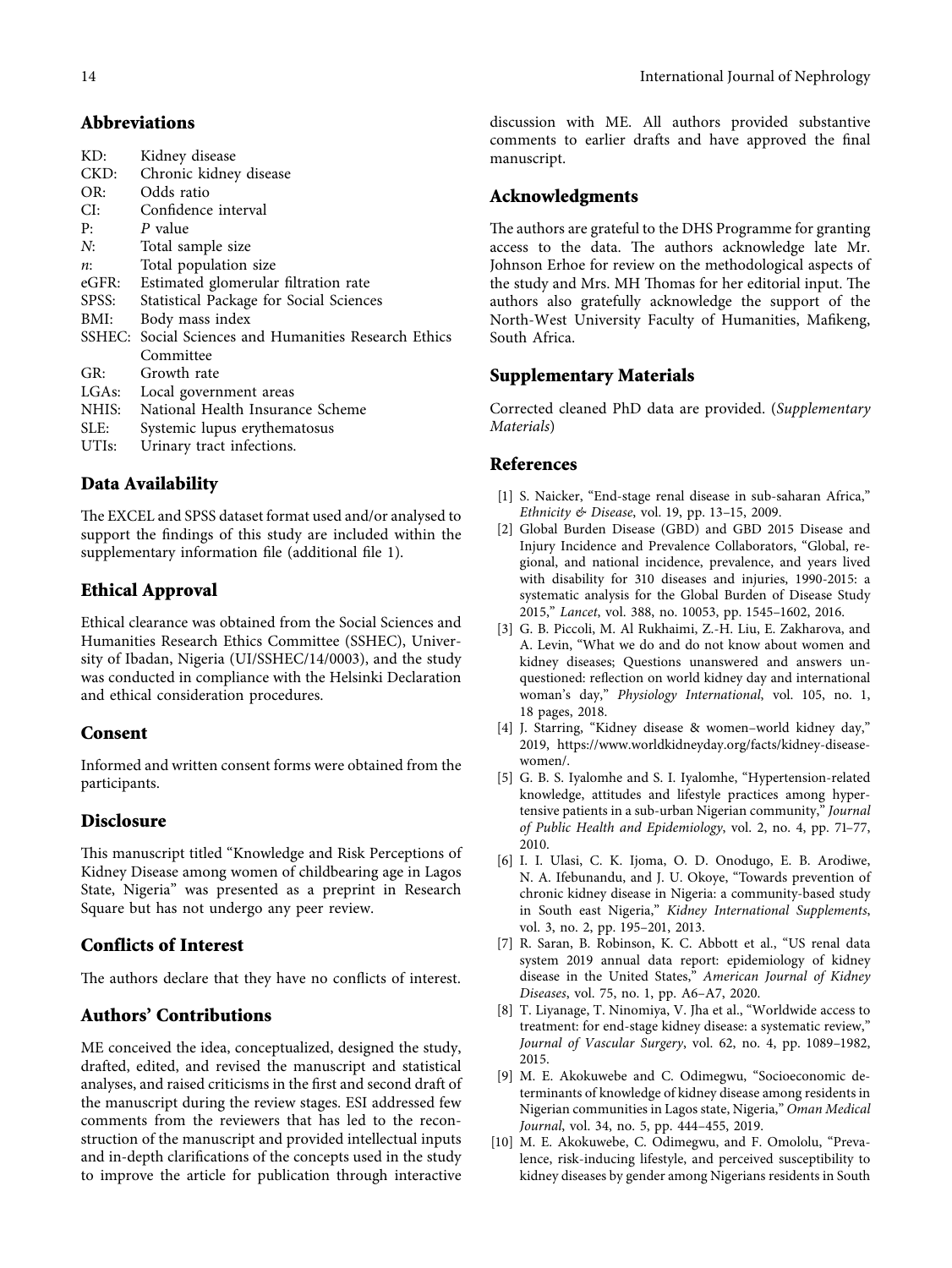<span id="page-14-0"></span>Western Nigeria," *African Health Sciences*, vol. 20, no. 2, pp. 860–870, 2020.

- [11] National Kidney Foundation (NKF), *Kidney Failure Risk Factor: Gender (Sex)*, National Kidney Foundation Inc, New York, NY, USA, 2021, [https://www.kidney.org/content/](https://www.kidney.org/content/kidney-failure-risk-facto-gender-sex) [kidney-failure-risk-facto-gender-sex.](https://www.kidney.org/content/kidney-failure-risk-facto-gender-sex)
- [12] Centers for Disease Control and Prevention, *Chronic Kidney Disease in the United States, 2021*, US Department of Health and Human Services, Centers for Disease Cont- rol and Prevention, Atlanta, GA, 2021, [https://www.cdc.gov/](https://www.cdc.gov/kidneydisease/pdf/Chronic-Kidney-Disease/pdf/Chronic-Kidney-Disease-in-the-US-2021-h.pdf) [kidneydisease/pdf/Chronic-Kidney-Disease/pdf/Chronic-](https://www.cdc.gov/kidneydisease/pdf/Chronic-Kidney-Disease/pdf/Chronic-Kidney-Disease-in-the-US-2021-h.pdf)[Kidney-Disease-in-the-US-2021-h.pdf](https://www.cdc.gov/kidneydisease/pdf/Chronic-Kidney-Disease/pdf/Chronic-Kidney-Disease-in-the-US-2021-h.pdf)[https://www.cdc.gov/](https://www.cdc.gov/kidneydisease/publications-resources/ckd-national-facts.html) [kidneydisease/publications-resources/ckd-national-facts.](https://www.cdc.gov/kidneydisease/publications-resources/ckd-national-facts.html) [html.](https://www.cdc.gov/kidneydisease/publications-resources/ckd-national-facts.html)
- [13] R. Vasudevan, "Urinary tract infection: an overview of the infection and the associated risk factors," *Journal of Microbiology & Experimentation*, vol. 1, no. 2, pp. 1–15, 2014.
- [14] C. Obinna, "17,000 kidney failure cases diagnosed annually in Nigeria," *Vanguard*, [https://www.vanguardngr.com/2016/03/](https://www.vanguardngr.com/2016/03/17000-kidney-failure-cases-diagnosed-annually-in-nigeria/) [17000-kidney-failure-cases-diagnosed-annually-in-nigeria/](https://www.vanguardngr.com/2016/03/17000-kidney-failure-cases-diagnosed-annually-in-nigeria/), 2016.
- [15] E. Okogba and G. Olawale, "Pregnant-mother: experts raise alarm over rising cases of kidney disease in pregnant women in Nigeria," [https://www.vanguardngr.com/2018/22/experts](https://www.vanguardngr.com/2018/22/experts-raises-alarm-over-rising-cases-of-kidney-disease-in-pregnant-women-in-Nigeria/)[raises-alarm-over-rising-cases-of-kidney-disease-in](https://www.vanguardngr.com/2018/22/experts-raises-alarm-over-rising-cases-of-kidney-disease-in-pregnant-women-in-Nigeria/)[pregnant-women-in-Nigeria/.](https://www.vanguardngr.com/2018/22/experts-raises-alarm-over-rising-cases-of-kidney-disease-in-pregnant-women-in-Nigeria/)
- [16] F. Osakwe, "25 million Nigerians have kidney failure, says Nephrologists," 2018, [https://www.guardian.ng/2018/10/](https://www.guardian.ng/2018/10/25m-Nigerians-have-kidney-failure-says-Nephrologists/) [25m-Nigerians-have-kidney-failure-says-Nephrologists/](https://www.guardian.ng/2018/10/25m-Nigerians-have-kidney-failure-says-Nephrologists/).
- [17] N. Wearne, "Pregnancy and the kidneys," *South African Medical Journal*, vol. 104, no. 9, p. 642, 2014.
- [18] A. Fitzpatrick, F. Mohammadi, and S. Jesudason, "Managing pregnancy in chronic kidney disease: improving outcomes for mother and baby," *International Journal of Women's Health*, vol. 8, pp. 273–285, 2016.
- [19] G. B. Piccoli, G. Cabiddu, R. Attini et al., "Risk of adverse pregnancy outcomes in women with CKD," *Journal of the American Society of Nephrology*, vol. 26, no. 8, pp. 2011–2022, 2015.
- [20] O. Oviasu, J. E. Rigby, and D. Ballas, "Chronic kidney disease in Nigeria: an evaluation of the spatial accessibility to healthcare for diagnosed cases in Edo State," *Journal of Public Health in Africa*, vol. 6, no. 1, p. 394, 2016.
- [21] National Population Commission (NPC), "Population distribution by sex, state, lgas and senatorial district: 2006 census priority tables," *National Population Commiss ion, Abuja*, vol. 3, 2006, [https://www.population.gov.ng.](https://www.population.gov.ng)
- [22] Oxford Poverty and Human Development Initiative, *Nigeria Country Briefing", Multidimensional Poverty Index Data Bank*, Oxford Poverty and Human Development Initiative, University of Oxford, Oxford, UK, 2019, [https://www.ophi.](https://www.ophi.org.uk/multidimensional-poverty-index/mpi-country-briefings/) [org.uk/multidimensional-poverty-index/mpi-country](https://www.ophi.org.uk/multidimensional-poverty-index/mpi-country-briefings/)[briefings/](https://www.ophi.org.uk/multidimensional-poverty-index/mpi-country-briefings/).
- [23] T. Ayeni, "Nigeria Lagos states healthcare "mission impossible"," 2020, [https://www.theafricareport.com/25632/](https://www.theafricareport.com/25632/nigeria-lagos-states-healthcare-mission-impossible/) [nigeria-lagos-states-healthcare-mission-impossible/.](https://www.theafricareport.com/25632/nigeria-lagos-states-healthcare-mission-impossible/)
- [24] M. E. Akokuwebe, "Perceived susceptibility, morbidity and treatment patterns of kidney diseases among residents of Lagos State, Nigeria," The University of Ibadan, Ibadan, Nigeria, 2017pp. 171-184, Ph. D. Thesis.
- [25] A. O. Ayeni, "Increasing population, urbanization and climatic factors in Lagos State, Nigeria: the nexus and implications on water demand and supply," *Journal of Global*

*Initiatives. Policy, Pedagogy, Perspectives*, vol. 11, no. 2, pp. 69–87, 2017.

- [26] M. Kurella Tamura, S. Anand, S. Li et al., "Comparison of CKD awareness in a screening population using the modification of diet in renal disease (MDRD) study and CKD epidemiology collaboration (CKD-EPI) equations," *American Journal of Kidney Diseases*, vol. 57, no. 3, pp. S17–S23, 2011.
- [27] T. Lantta, M. Anttila, R. Kontio, C. E. Adams, and M. Valimaki, "Violent events, ward climate and ideas for violence prevention among nurses in psychiatric wards: a focus group study," *International Journal of Mental Health Systems*, vol. 10, no. 27, pp. 1–10, 2016.
- [28] R. Oluyombo, O. E. Ayodele, P. O. Akinwusi et al., "Awareness, knowledge and perception of chronic kidney disease in a rural community of South-West Nigeria," *Nigerian Journal of Clinical Practice*, vol. 19, no. 2, pp. 161– 169, 2016.
- [29] K. M. Chow, C. C. Szeto, B. C. Kwan, C. B. Leung, and P. K. Li, "Public lacks knowledge on chronic kidney disease: telephone survey," *Hong Kong Medical Journal*, vol. 20, no. 2, pp. 139–144, 2014.
- [30] P. Roomizadeh, D. Taheri, A. Abedini et al., "Limited knowledge of chronic kidney disease and its main risk factors among Iranian community: an appeal for promoting national public health education programs," *International Journal of Health Policy and Management*, vol. 2, no. 4, pp. 161–166, 2014.
- [31] R. Oluyombo, O. E. Ayodele, P. O. Akinwusi et al., "A community study of the prevalence, risk factors and pattern of chronic kidney disease in Osun State, South West Nigeria," *West African Journal of Medicine*, vol. 32, no. 2, pp. 85–92, 2013.
- [32] P. A. Gheewala, G. M. Peterson, S. T. R. Zaidi, M. D. Jose, and R. L. Castelino, "Public knowledge of chronic kidney disease evaluated using a validated questionnaire: a cross-sectional study," *BMC Public Health*, vol. 18, no. 1, p. 371, 2018.
- [33] S. L. White, K. R. Polkinghorne, A. Cass, J. Shaw, R. C. Atkins, and S. J. Chadban, "Limited knowledge of kidney disease in a survey of AusDiab study participants," *Medical Journal of Australia*, vol. 188, no. 4, pp. 204–208, 2008.
- [34] J. A. Wright, K. A. Wallston, T. A. Elasy, T. A. Ikizler, and K. L. Cavanaugh, "Development and results of a kidney disease knowledge survey given to patients with CKD," *American Journal of Kidney Diseases*, vol. 57, no. 3, pp. 387–395, 2011.
- [35] M. L. Johnson, L. Zimmerman, J. L. Welch, M. Hertzog, B. Pozehl, and T. Plumb, "Patient activation with knowledge, self-management and confidence in chronic kidney disease," *Journal of Renal Care*, vol. 42, no. 1, pp. 15–22, 2016.
- [36] M. T. Burke, J. Kapojos, C. Sammartino, and N. A. Gray, "Kidney disease health literacy among new patients referred to a nephrology outpatient clinic," *Internal Medicine Journal*, vol. 44, no. 11, pp. 1080–1086, 2014.
- [37] N. A. Gray, J. J. Kapojos, M. T. Burke, C. Sammartino, and C. J. Clark, "Patient kidney disease knowledge remains inadequate with standard nephrology outpatient care," *Clinical Kidney Journal*, vol. 9, no. 1, pp. 113–118, 2016.
- [38] K. L. Cavanaugh, C. Y. Osborn, F. Tentori, R. L. Rothman, T. A. Ikizler, and K. A. Wallston, "Performance of a brief survey to assess health literacy in patients receiving hemodialysis," *Clinical Kidney Journal*, vol. 8, no. 4, pp. 462–468, 2015.
- [39] S. Alobaidi, "Knowledge of chronic kidney disease among the population of Saudi Arabia evaluated using a validated